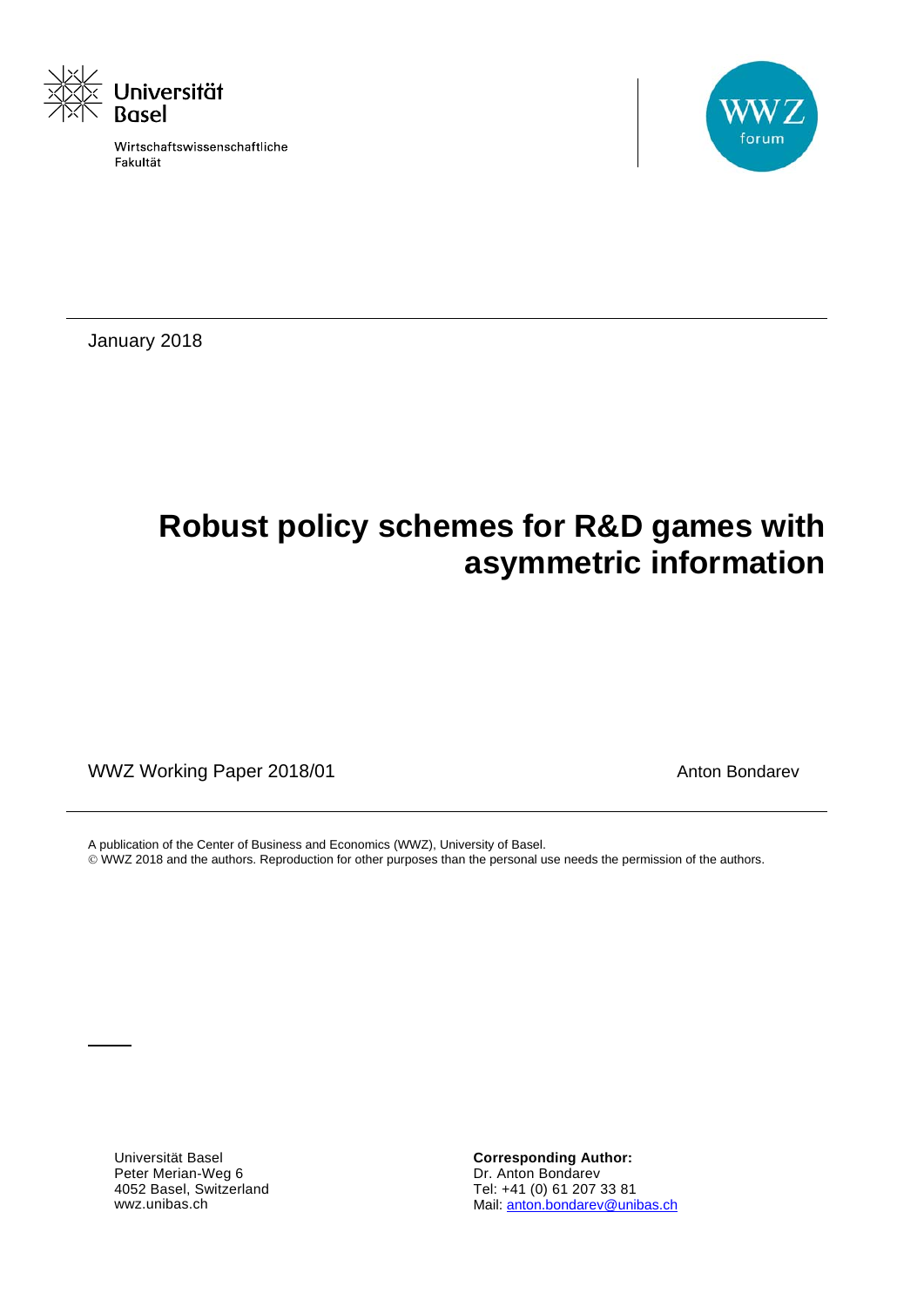# Robust policy schemes for R&D games with asymmetric information<sup>∗</sup>

Anton Bondarev Department of Business and Economics University of Basel

January 16, 2018

#### Abstract

We consider an abstract setting of the differential r&d game, where participating firms are allowed for strategic behavior. We assume the information asymmetry across those firms and the government, which seeks to support newer technologies in a socially optimal manner. We develop a general theory of robust subsidies under such one-sided uncertainty and establish results on relative optimality, duration and size of different policy tools available to the government. It turns out that there might exist multiple sets of second-best robust policies, but there always exist a naturally induced ordering across such sets, implying the optimal choice of a policy exists for the government under different uncertainty levels.

Keywords: technology lock-in, technological change, strategic interaction, uncertainty, robust policy sets, uncertainty thresholds, robust welfare improving policy, axiom of choice

JEL classification: C02, C61, O31, O38

<sup>∗</sup>This research is part of the activities of SCCER CREST (Swiss Competence Center for Energy Research), which is financially supported by the Swiss Commission for Technology and Innovation (CTI).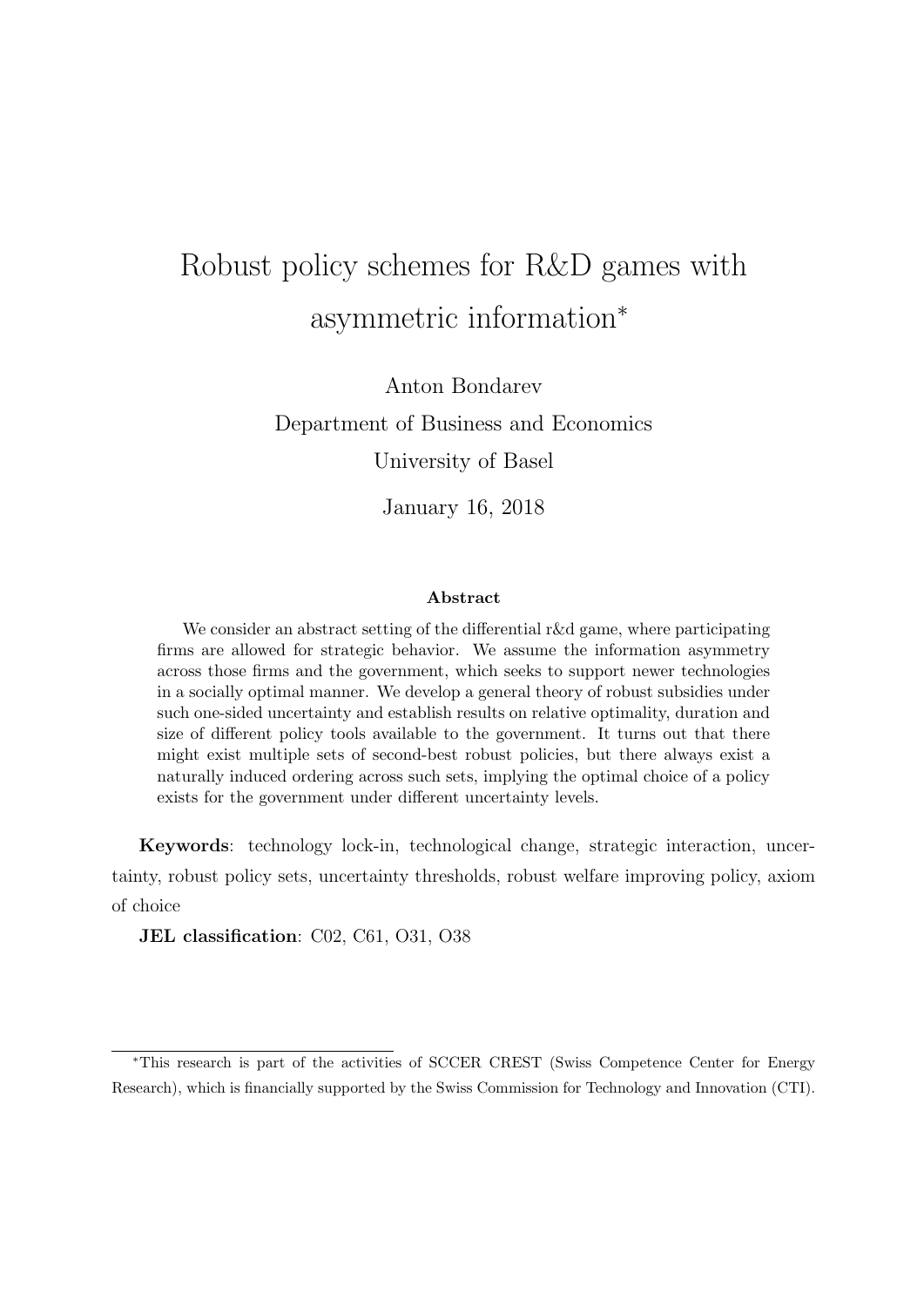### 1 Introduction

For many environmental problems, a shift to green technologies is considered to be a promising long-term solution. A prominent example is climate change, where much hope rests on a transition from fossil fuel based technologies to renewable energy sources. Another example is traffic-related air pollution, where cleaner engines or e-mobility provide opportunities to reduce pollution levels substantially.

In this context, a crucial question is whether and to what extent a government should interfere with technological change. It is obvious that an internalization of environmental externalities is important to provide incentives for developing clean technologies. Arguably, competition among technologies will seek out the best technological solutions once environmental damages are correctly priced. But many countries use considerably more fine-grained approaches to steer details of technological change. A prominent example are feed-in tariffs for renewables. By using different tariffs for different technologies, many countries make sure that a broad set of technologies is developed and used. Often this approach eliminates competition among technologies (as less efficient technologies are subsidized to an extent that ensures their use) and thus replaces market-based technology selection with politically set targets for technology development and diffusion. Subsidies for different new transport technologies (fuel cells, e-mobility) work in a similar way.

Not surprisingly, many economists are skeptical regarding this approach and argue that governments might lack the necessary information to ensure efficient investments in different options for green technologies. However, there are also economic arguments in favor of detailed incentive schemes. Numerous studies have shown that almost unavoidable market failures can lead to a technology lock-in; typical examples are lock-ins caused by market power that is due to patents for new technologies (see, e.g., Krysiak (2011)) or externalities caused by network effects in technology adoption (see Arrow (1962), Arthur (1989), (Unruh, 2000), or (Unruh, 2002)). In such cases, it is not sufficient to only set a price for environmental damages to ensure that the best clean technologies are developed; more specific incentives are necessary (Krysiak, 2011).

The size and duration of such specific interventions will typically depend strongly on different cases of market failures. For example, the development of a new promising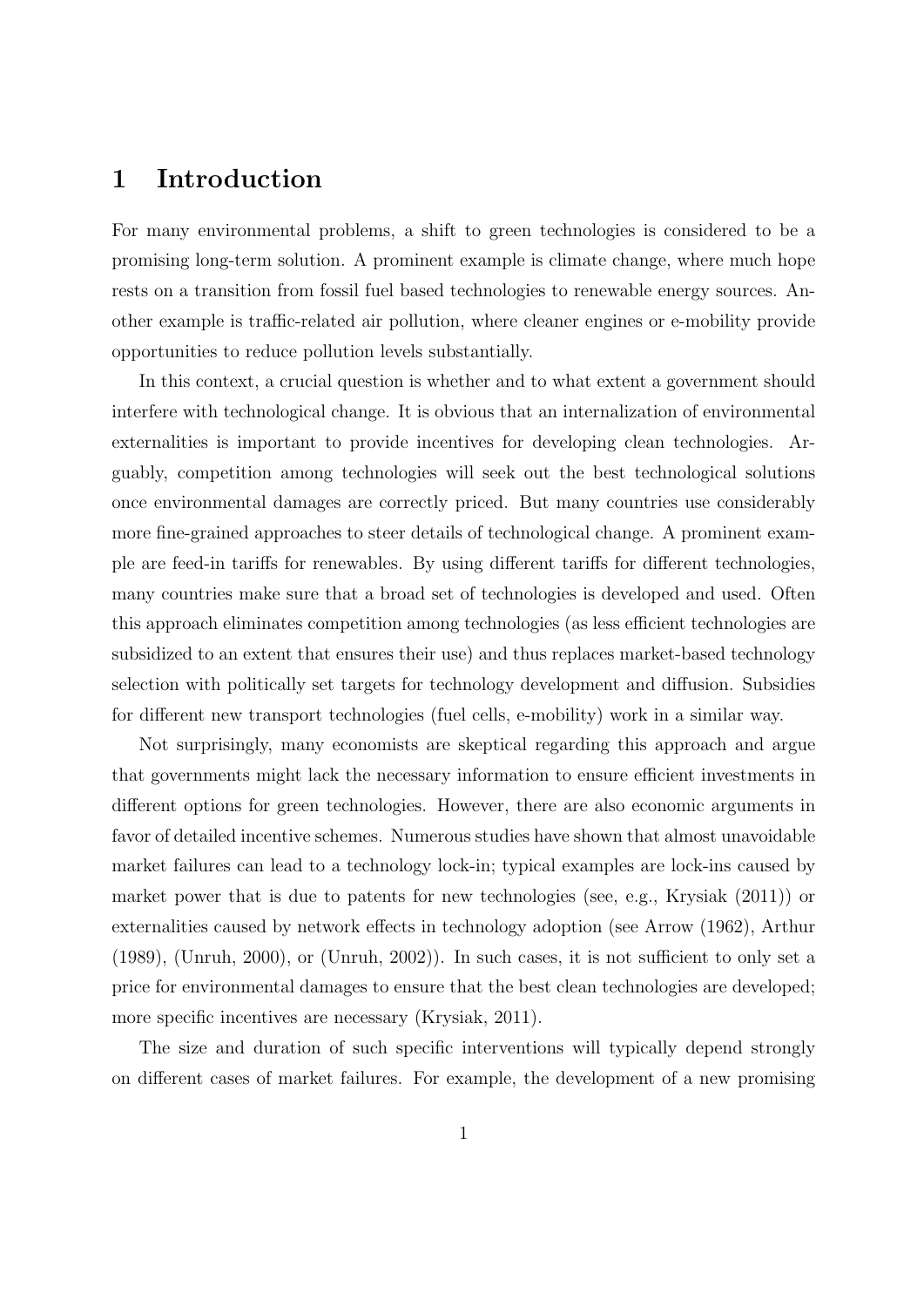technology might only be delayed or it could be prevented completely, rendering different interventions necessary.

However, in many cases it is not easy to assess the type and scope of market failures that might require an intervention. This holds in particular, as the potential of yet to be developed technologies cannot be predicted with certainty. It is often hard to say whether a new technology is not developed, because market actors expect that it is an inferior solution (and thus do not invest) or because some actors with incumbent technologies use their power to forestall the development of a superior competition. Furthermore, it is hard to assess whether a development is forestalled or only delayed.

In this paper, we investigate how qualitatively different types of market failures arising in technological change require different policy actions. We use a fairly general model where incumbent firms might or might not have an incentive to keep new technologies out of the market or to delay its entrance. A government could, in addition to internalizing an externality, provide specific support for the new technology. We show that different cases of market failure can arise and require different levels and duration of an intervention. We provide a set of general results on the multiplicity and ordering of potential subsidizing schemes and elaborate on the criteria for selection of the most appropriate one. The novelty of our approach is that it does not require any specific assumptions and is based solely on the notion of the choice function over sets.

Robust control has been used in a number of applications in environmental and energy economics. Studies on climate negotiations use robust optimization, as in (Babonneau et al., 2013) or (Ben-Tal, El Ghaoui and Nemirovski, 2009). The robust control approach has been used to investigate government interventions in environmental problems, in particular related to the precautionary principle, as, for example, in (Athanassoglou and Xepapadeas , 2012) or (Vardas and Xepapadeas, 2010). Other applications are found, for example, in asset management, see (Vardas and Xepapadeas, 2015).

These studies are based on the minmax approach, where a planner tries to minimize a threat and the realization of uncertain variables is chosen by a malevolent nature to maximize damages. One particularly interesting formal analysis of the robustness approach is given by (Todorov, 2009), where a Kullback-Leibler entropy measure is used. Our analysis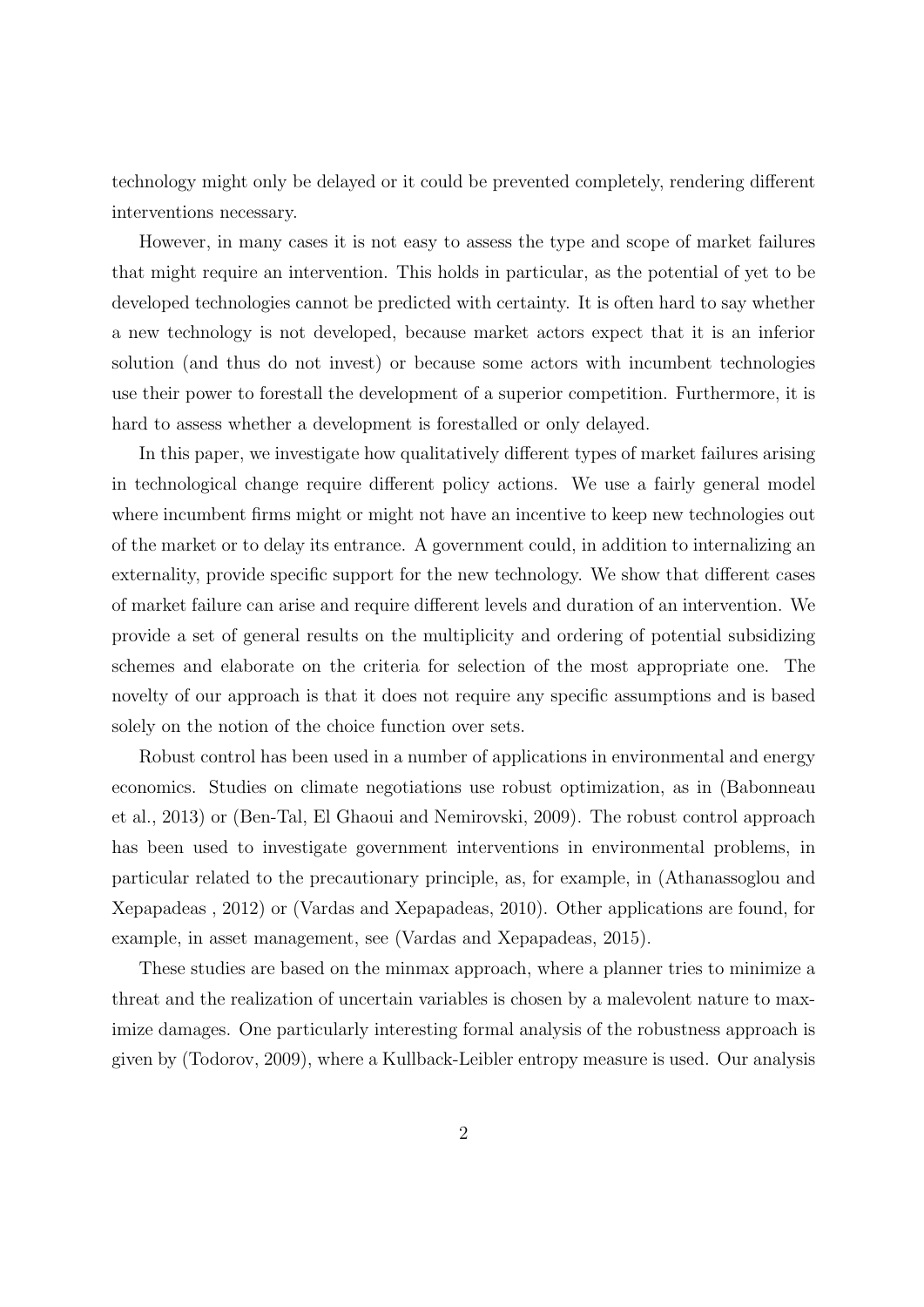does not explicitly account for the minmax problem on behalf of the government, but the results on robustness are still following the same pattern. In particular we answer the question, what is the crucial level of noise (uncertainty) which makes a given policy rule ineffective.

We contribute to this literature by using a generalized robustness approach, where the robustness criteria naturally follows from the choice function over the set of outcomes. The closest paper to our approach is (Brock et al., 2014), where the notion of hot spots is introduced to mark the cases where uncertainty may break down the regulation or lead to instability of the underlying system. Our approach is somewhat more general yet simpler than in the aforementioned paper. The decision rules we develop are related to hotspots type I and type III of that paper, but we do not elaborate on stochastic differential systems and their treatment here by assuming r&d firms to be fully informed on capabilities of the competitor. Our study is rather concentrated on obtaining the simplest possible policy rules, separating qualitatively different outcomes.

We consider the problem where the government has limited information, which makes it impossible to discern clearly what type of intervention is required. To gain insight into this problem, we use a robustness approach, that is, we assume that the government knows an upper and a lower boundary to the potential of the new technology, but it does not know a probability distribution over possible potentials. Given this information, the government aims to use a robust policy, that is, a policy that works well even in the most adverse possible cases. Using this approach, we show that more extensive uncertainty will lead to higher and longer subsidies for the new technology as long as an intervention still remains rationale.

This analysis shows that there is indeed some economic rationale for a time-limited intervention in the process of technological change, even if government cannot fully ascertain what level and duration of support is required. In the following we set up the abstract model, describe policy schemes necessary to prevent different types of lock-in and obtain robust policy sets, evaluating associated welfare costs of uncertainty.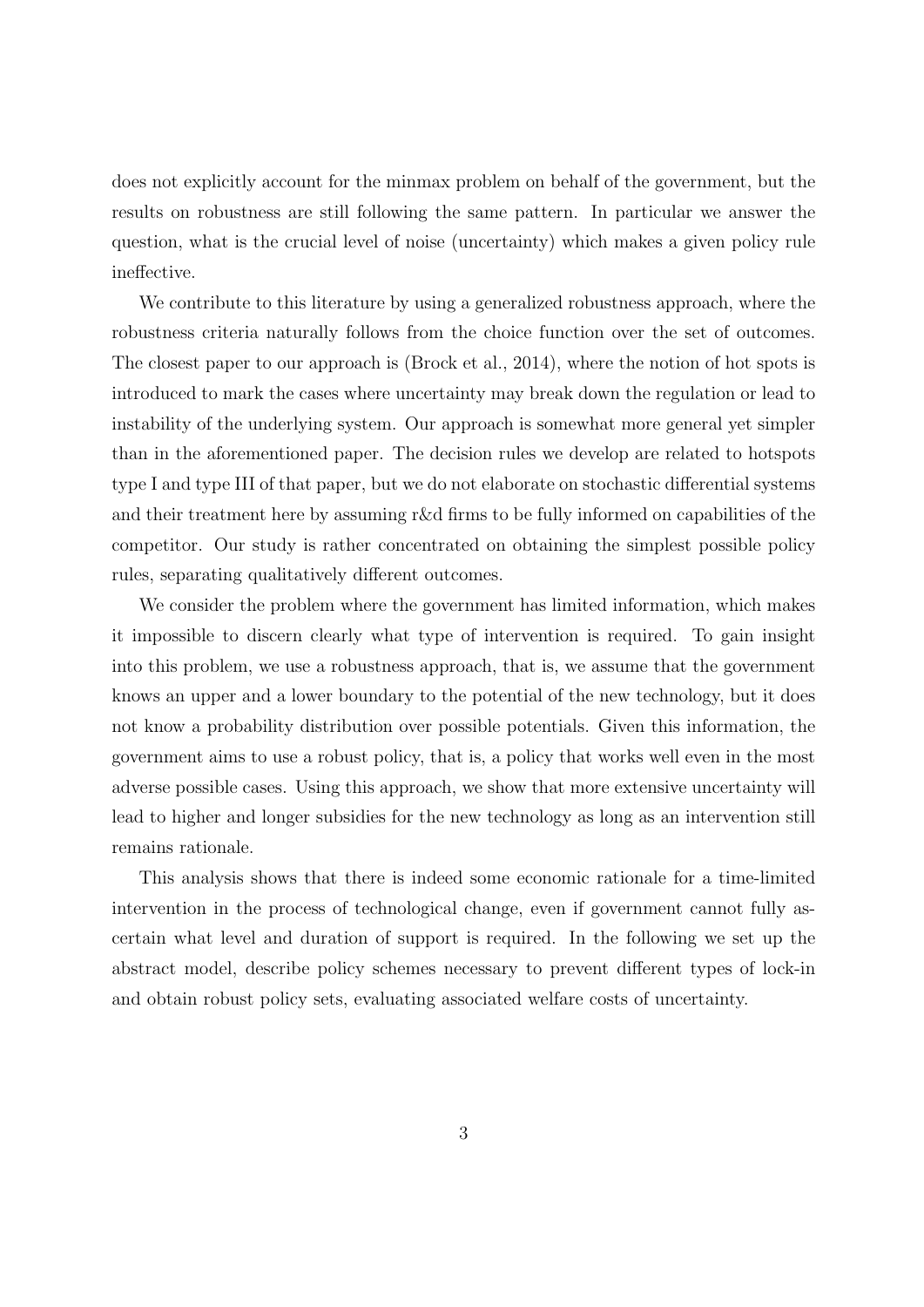### 2 The model

In this paper we pursue the development of a general yet simple theory of robust decision making on behalf of the social planner in the environment of one-sided uncertainty. We thus need an underlying dynamics of the (fully informed) market participants which provide the information to social planner concerning the state of the economy. To specialize, we study the underlying market as an r&d differential game in the spirit of (Ben-Youssef and Zaccour, 2014), (Bondarev, 2014). We thus neglect any production side dynamics, which can be easily incorporated as in *(Krysiak, 2011)*.

In particular we assume that in the production sector, there is perfect competition and final producers are price takers. In the r&d sector, the firms get a patent for their developments and are thus monopolistic suppliers of their technology. Some of the firms have an initial advantage (their technologies being somewhat more developed initially) and thus might act strategically to forestall the use and development of the new technologies.

All r&d firms know with certainty technology characteristics of each other, but the government experiences some uncertainty over the potential of some of the technologies (the newer ones). The government may implement a subsidizing scheme to prevent the strategic behavior of the more developed technology owners, but does so only if this is welfare improving.

In our analysis we abstract from further market imperfections such as environmental externalities, assuming it is already taken care about by proper remuneration schemes in case technologies at hand are dirty and clean ones or both are green. By doing so we apply our study to the case of general innovations setting with green technologies being a specific (but rather important) example of those.

#### 2.1 The general r&d game

In the r&d sector, there is a finite  $N \subset \mathbb{N}$  number of firms. Each firm  $j \in N$  can invest in r&d and set prices for its own technology. Owing to the patent, each firm is the sole supplier of its technology, thus the market is monopolistically competitive one. We assume the free entry condition with no sunk costs of entry.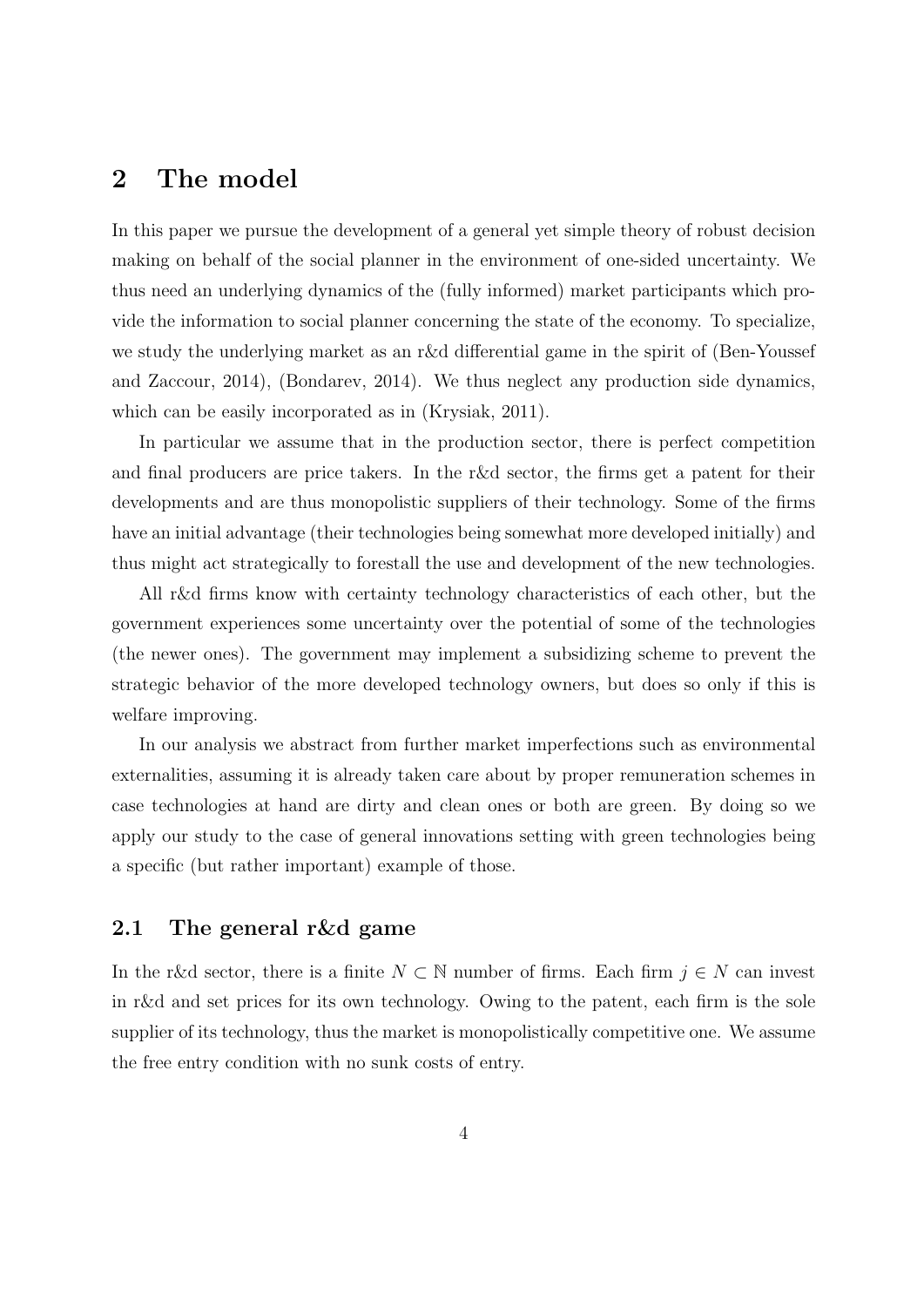We assume the evolution of technology  $j$  may depend on own firm's investments as well as on investments of other firms and on the current state of own technology and technologies of other firms:

$$
\forall j \in N: \dot{q}_j(t) = f_j(q_j(t), q_{-j}(t), g_j(t), g_{-j}(t)), \tag{1}
$$

where we assume all  $f_j$  are continuous in their arguments,  $-j$  index denotes all other firms except  $j$ . The dynamics of all technologies (1) forms a controlled N-dimensional ODE system.

The objective of every firm is to maximize its discounted stream of profits (value) for a given discount rate r choosing optimally price schedule and investments:

$$
J_j = \max_{p_j, g_j} \int_0^\infty e^{-rt} \left\{ \Pi_j(p_j(t), q_j(t), p_{-j}(t), q_{-j}(t)) - c_j(g_j(t)) \right\} dt.
$$
 (2)

where we additionally assume that profit of firm j,  $\Pi_i$  may be a function of prices of all firms as well as of technologies, but costs associated with development of technology  $j$ depend only on firm's j own investments (but can be heterogeneous across firms).

Given some final producers' demand system

$$
\forall j \in N: Q_j^D = F_j(p_{j,-j}, q_{j,-j}) \tag{3}
$$

for  $N$  firms present at the market, we get  $N$  reaction functions for prices of technologies  $j$  and as a result an  $N$ -dimensional system for price schedules as functions of technology states of all the firms,  $\forall j \in N : p_j = w_j(q_j, q_{-j})$  where we assume only  $w_j$  to be continuous functions of  $q_{j,-j}$ .

We thus reduce the problem of N firms given by  $(1)$ ,  $(2)$  to the differential game over technologies states  $q_j$  with controls  $g_j$ . To keep the constructive nature of the exposition we limit ourselves to open-loop solution concept, since closed loop one does not always exist. As long as the controlled system (1) permits for the solution  $q_j^*$  we denote

$$
V_j^* = \max_{g_j} \int_0^\infty e^{-rt} \left\{ \Pi_j(p_j(q_{j,-j}^*), q_{j,-j}^*(t), p_{-j}(q_{j,-j}^*)) - c_j(g_j(q_{j,-j}^*)) \right\} dt = V_j^*(q_{j,-j}(0))
$$
\n(4)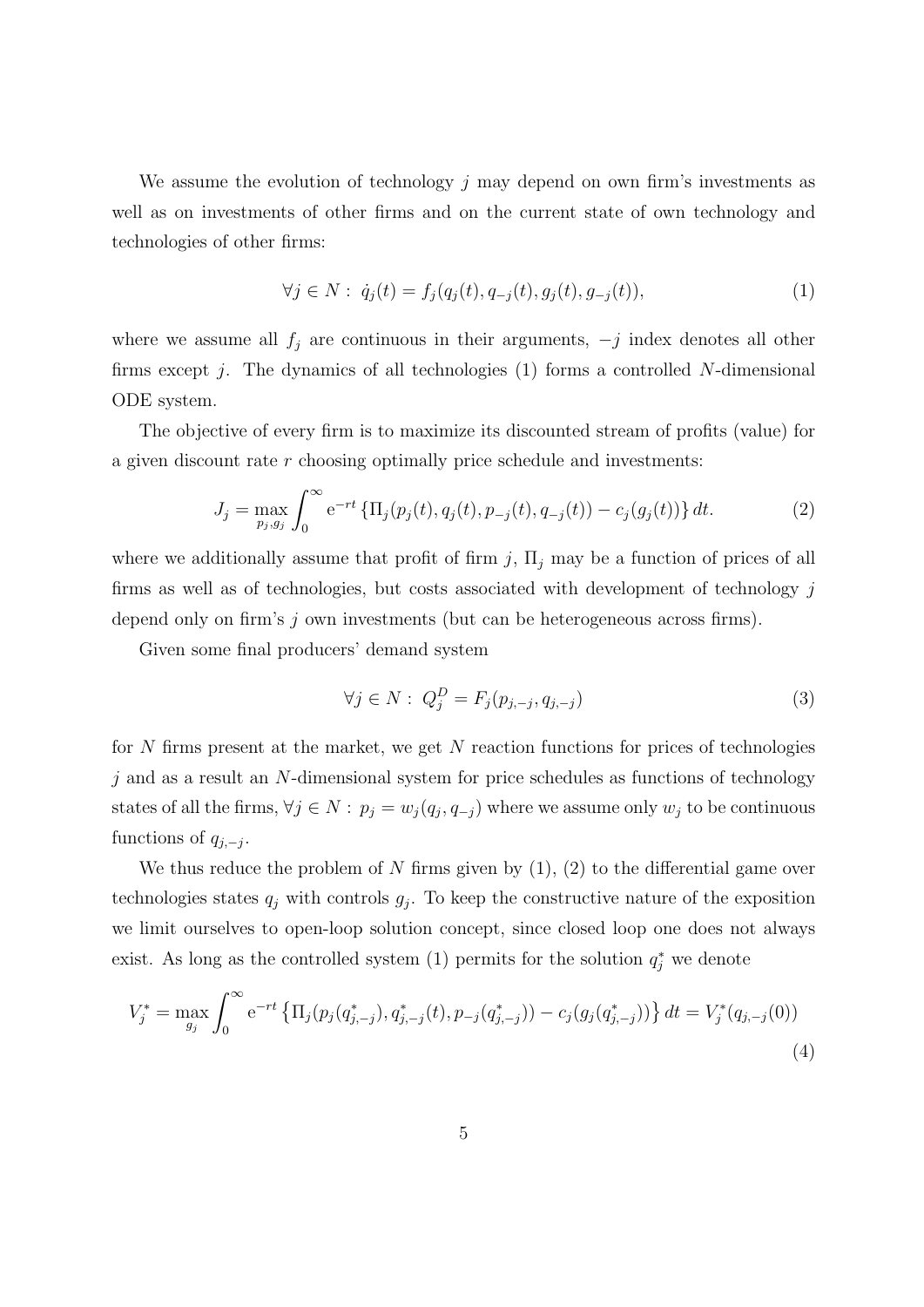value function of the firm j as a function of initial states of all technologies  $j \in N$ with superscript ∗ denoting the simultaneous development regime (solution of N-players differential game).

Without loss of generality we further denote  $\mathcal O$  the set of all possible outcomes of this game and by  $\mathcal F$  the set of feasible outcomes (under given initial conditions and parameters vectors). We note that these sets have finitely many elements as long as the number of players N is finite. Examples of those elements are issues of strategic behaviour of one or more firms on the market, leading to temporary/permanent prevention of entry of new firms. We denote  $m \in \mathcal{O}$  an arbitrary outcome of the r&d game and by  $q_j^m(t)$  the state of technology  $j$  in regime  $m$  at time  $t$ . We further assume that there exist (unique) equilibrium state vector  $\vec{q}^m$  of the r&d game, to which technologies converge in the long run in regime  $m<sup>1</sup>$ .

#### 2.2 Government

The government has the objective of maximizing the net social benefit from all the technologies. This net social benefit consists of a marginal benefit  $\beta_j$  attached to each unit of production with technology  $j$  minus locational costs, minus the costs of developing the technologies. For simplicity, we assume that the social planner uses the same discount rate r as the r&d firms. Social welfare is thus given by:

$$
W_m := \int_0^\infty e^{-rt} \sum_{j=1}^N \left\{ \beta_j Q_j^m(t) \left( q_j^m(t) + \Xi_j^m(t) \right) - c_j \left( g_j^m(t) \right) \right\} dt,\tag{5}
$$

where  $\Xi_j(t)$  denotes the average effect of used locations on output for technology j. In general these are functions of prices and technologies' states,  $p_{j,-j}, q_{j,-j}$ .

The government may use two policy instruments. First, there is the remuneration for green production (measured by  $\beta_i$ ). Second, it might subsidize the initially disadvantaged technologies for some time.

These instruments have to correct three market failures, two of which are well known. First, without the remuneration, there would be no green production. Second, as r&d

<sup>1</sup>of course this vector may include infinite elements if some technologies do not have a steady state, but we restrict the analysis to those cases one parameters' space allow only for finite values of this vector.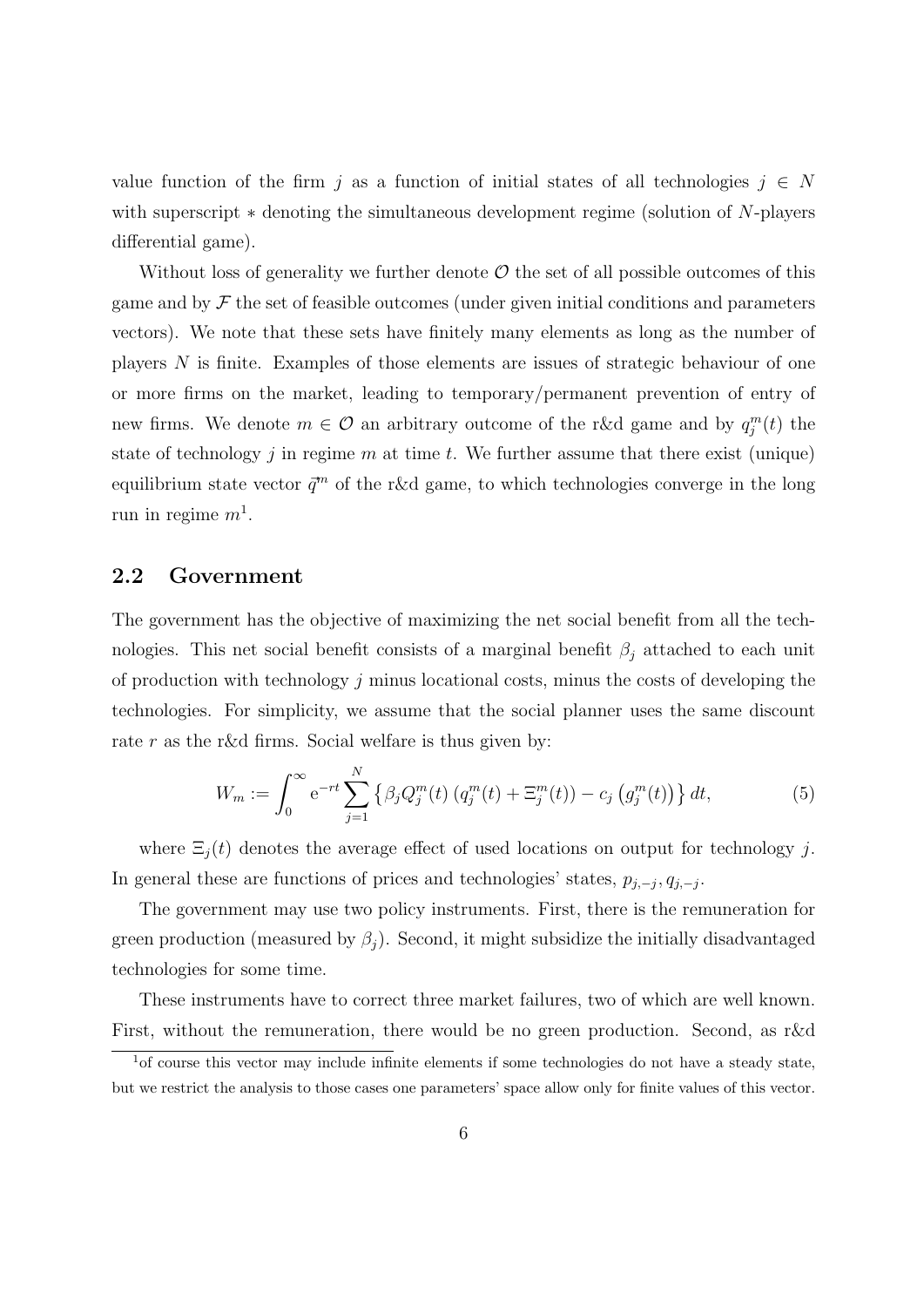firms have market power, they will set socially suboptimal prices and thus green technologies will be used less than in the social optimum. Finally, the firms developing the initially more advanced technologies might use their market power to set prices that keep the other firms from investing into developing the newer technologies.

In this paper, we will focus on this third problem, because this is new and could be particularly detrimental, as the development of a technology with high potential might be prevented indefinitely. We thus directly consider the point raised in the introduction: Should a government only provide a general incentive for using green technologies (such as a price for GHG emissions) or should it also steer technological change by using technology-specific subsidies?

#### 2.3 One-sided uncertainty

To investigate a setting that is both scientifically interesting and practically relevant, we focus on the case, where the government knows initial technology vector  $\vec{q}(0)$  which is invariant across regimes of the game, but does not know the long-run potential of some of the new technologies  $i \in I \subset N$ . Firms themselves are fully informed over characteristics of both old and new technologies. This is often the case in real industries, since industry players put more efforts into learning their competitors capabilities than the regulating authority. Without loss of generality we further assume that at any moment there is exactly one new technology  $i \in N$  which is entering the market and the planner does not know its potential, but has some limited information about boundaries of this potential<sup>2</sup>. Since we do not specify the dynamics of technologies, (1) we also restrain from specifying where this uncertainty comes from. It is sufficient for our purposes to assume that at any moment in time government knows the state of the new technology  $i$  with some certainty:

$$
q_i(t) \in [q_i(t) - \epsilon, q_i(t) + \epsilon], \ \varepsilon \stackrel{iid}{\sim} \mathcal{N}(0, \sigma_{\varepsilon}), \ \sigma_{\varepsilon} = \epsilon^2
$$
 (6)

<sup>&</sup>lt;sup>2</sup>indeed this is not a binding assumption, since in the case of simultaneous entry of several firms the problem may be decomposed into the sequence of problems with single entry, see discussion on the sequence of pairwise games of the leader and the follower in Bondarev and Greiner (2017) and in the current paper later in Sec. 3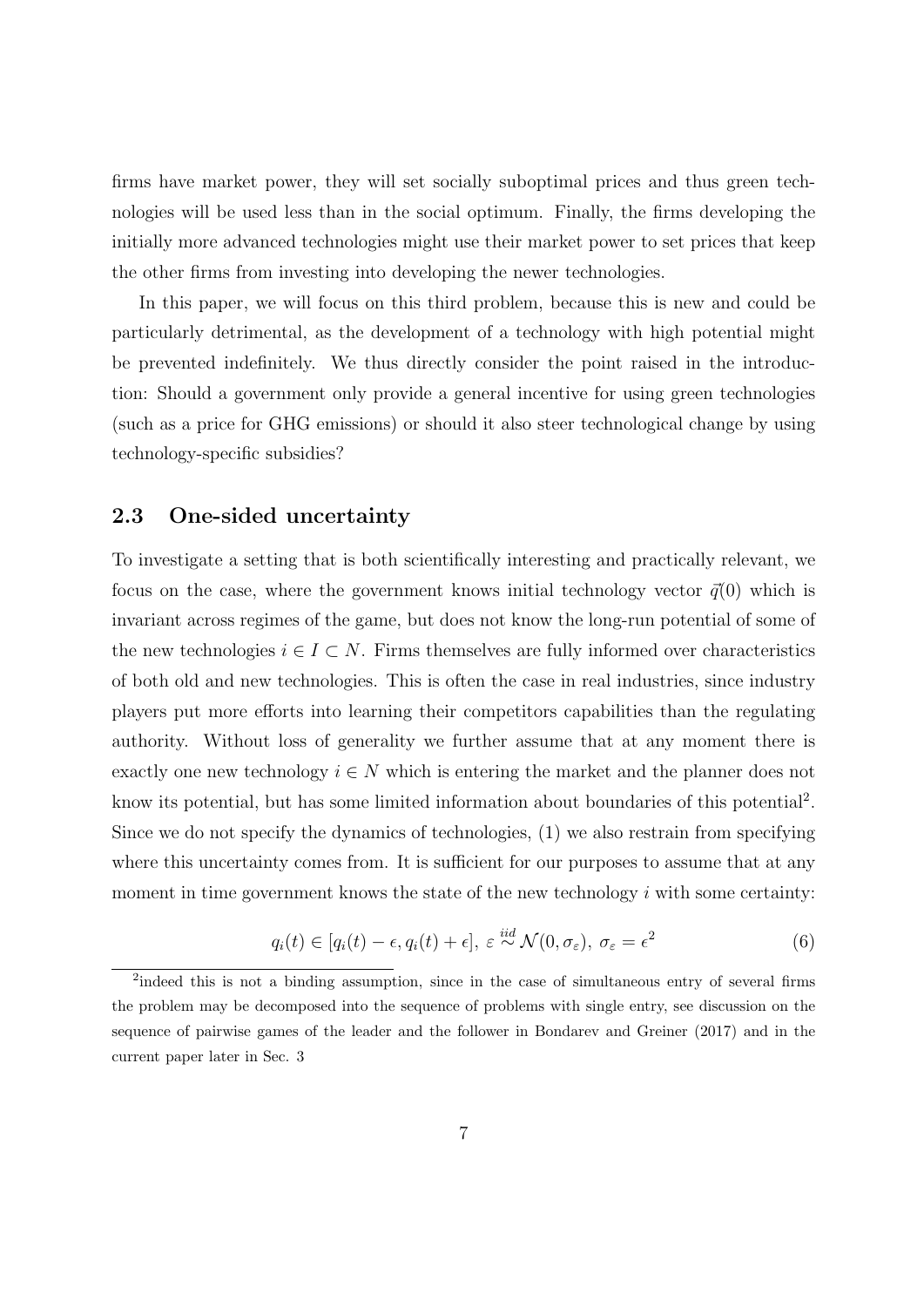and the government is not able to learn the true state over time (otherwise the problem becomes trivial).

As we will show, an increasing value of  $\varepsilon$  implies that the government is less able to differentiate between different cases of strategic and non-strategic behavior of the incumbent firms and thus to ascertain that and how long a subsidy is required. We thus look for a robust policy that can cope with several cases at once.

## 3 Analysis of the model

#### 3.1 Characterization of the r&d game outcomes

We first characterize the multiplicity of outcomes of the underlying r&d game under full information on behalf of competing firms. Once the solution for the game exists, it defines the vector of value functions of participating firms as a function of initial states of all the technologies, (4). Those firms, which have initial advantage,  $l \in N$ :  $q_l(0) > q_j(0)$  may choose strategic behavior to keep competitors out of the market, creating the multiplicity of outcomes. Whether or not such strategic behavior is optimal depends on comparison of values generated by competitive and strategic behavior for every such firm l. Assume for certainty there is a ranking of initial technologies states, such that:

$$
q_1(0) \ge q_2(0) \ge \dots \ge q_N(0) \tag{7}
$$

so that the firm 1 has initial advantage over all other firms and the next firm has advantage over the rest of  $N-2$  firms, etc. Then firm 1 decides whether or not to implement strategic pricing and at which level as following: it may set the price at the level  $p_1^{S(1)}$ 1 such that the profit for all other firms is zero if they enter the market and keep this schedule for some time. If this turns to be not feasible or not profitable, it can set the price at the level  $p_1^{S(2)}$  $\frac{S(2)}{1}$  as to keep all competitors except the closest one out of the market. Continuation of this argument yields a descending sequence of strategic prices for firm 1,  $p_1^{S(1)} < p_1^{S(2)} < \ldots < p_1^{S(N)}$  such that the latest strategic price keeps off the market only the firm N.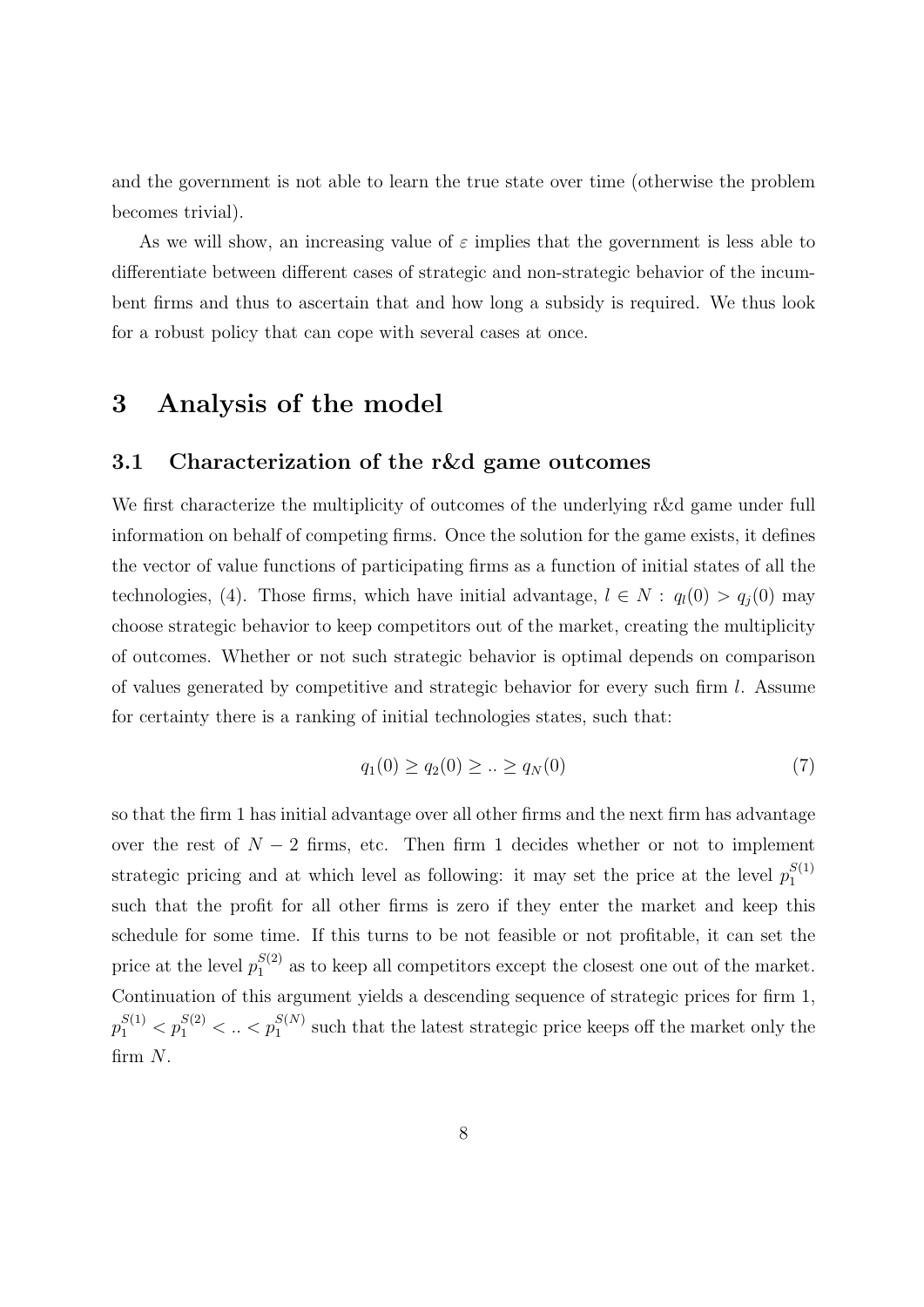If the first firm sets the strategic price  $p_1^{S(i)}$  $l_1^{S(i)}$  allowing for entrance of  $i < N$  firms, those firms upon entrance may play the best response price or again act strategically. However the leader under full information may predict actions of all the followers and sets the strategic price effectively determining the number of competitors. We thus may reduce the problem to the case of only two firms, since every next competitor just repeats the decision process of preceding firms upon the strategic price setting.

We thus denote the incumbent firm  $A$  and the new entrant  $B$ . We do not specify the number of potential strategic regimes other than assuming them to be finite. Denote by  $\Pi_j^m$  the value generated by the outcome m of the underlying r&d game for the firm j. Observe next that from the above discussion it follows that it is the leader (firm with maximal initial state of technology) which defines the regime of the game. At last note that value function of any firm  $j$  is a function of initial states of technologies and parameters only. Denote by  $\delta(0) = q_1(0) - q_2(0)$  the initial technological gap between the leader and the closest competitor (potential entrant). Denote further by  $\delta_m^j(0)\{z\}$  the z-th root yielding to zero the difference in values generated by the game for the firm  $j$ across outcomes  $i, j^3$ .

We then have:

#### Proposition 1 (Algebraization of r&d game outcomes).

The outcome  $i \in \mathcal{F}$  of the r&d game is individually optimal if for the leader j there exists the choice function:

$$
\Theta(\mathcal{F}) : \delta(0) \in: \bigcup_{m \in \mathcal{F}} \bigcap_{m \in \mathcal{F}} [\delta_m^j(0) \{z\}; \delta_m^j(0) \{z+1\}] :
$$
  
\n
$$
\Pi_j^i - \Pi_j^m \ge 0 \implies
$$
  
\n
$$
\Theta(\mathcal{F}) = \arg \max_{m \in M} \Pi_j^m = i.
$$
\n(8)

*Proof.* The proof simply follows from the defintion of value functions  $\Pi_j^m$  and the fact that the choice function and the selector exist for any finite (and countable) collection of arbitrary sets satisfying the axiom of choice.  $\Box$ 

<sup>&</sup>lt;sup>3</sup>we assume the value functions of all potential regimes has finitely (or countably many) complex roots, which is the case for any value function represented via some analytic function over  $\delta(0)$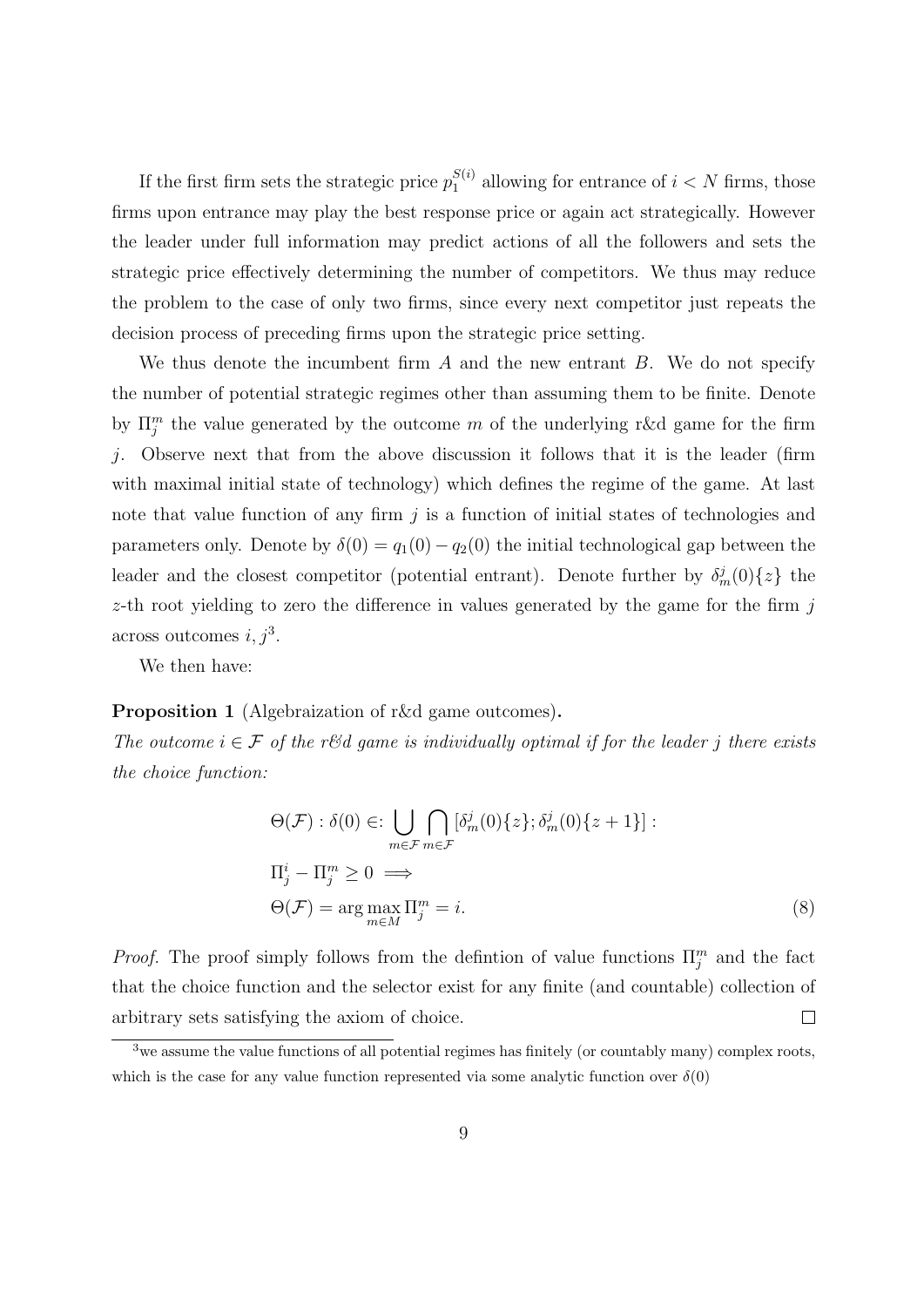We now move to the uncertain part of the problem. Since government experiences uncertainty over the true potential of technology  $B$ , it cannot assign the first-best subsidy as usual<sup>4</sup>. We thus start with definition of social policy in our setup, then define social optimality under uncertainty and work out what we call robust policy schemes preventing strategic behavior.

#### 3.2 Social welfare under uncertainty

We assume from now on initial level of technology  $A$  being fixed as well as other parameters of the model except for  $q_B(0), Q_B$ .

First we define the social optimality measure under robustness  $\epsilon$  for given  $q_B^5$ :

Definition 1 (Social optimality under uncertainty).

The outcome m of the r&d game  $s \in \mathcal{O}$  is (weakly) social welfare improving over the outcome m with robustness level  $\epsilon$  if

$$
\forall \varepsilon \in [-\epsilon, \epsilon] : \min_{\varepsilon \in [-\epsilon, \epsilon]} \{ W_s^{\varepsilon}(q_B) \} \ge \min_{\varepsilon \in [-\epsilon, \epsilon]} \{ W_m^{\varepsilon}(q_B) \}
$$
(9)

it is strongly welfare improving if

$$
\forall \varepsilon \in [-\epsilon, \epsilon] : \min_{\varepsilon \in [-\epsilon, \epsilon]} \{ W_s^{\varepsilon}(q_B) - W_m^{\varepsilon}(q_B) \} \ge 0 \tag{10}
$$

where  $W_{s,m}^{\varepsilon}(q_B)$  are given by integral Eq. (5) with  $Q_B = Q_B + \varepsilon$ .

The outcome s is (weakly) socially optimal with robustness level  $\epsilon$  if

$$
\forall \varepsilon \in [-\epsilon, \epsilon], \forall m \in \mathcal{O}: \arg \max_{m \in \mathcal{O}} \min_{\varepsilon \in [-\epsilon, \epsilon]} \{W_m^{\varepsilon}(q_B)\} = s \tag{11}
$$

it is strongly welfare optimal if

$$
\forall \varepsilon \in [-\epsilon, \epsilon], \forall m \in \mathcal{O}: \arg \max_{m \in \mathcal{O}} \min_{\varepsilon \in [-\epsilon, \epsilon]} \{ W_s^{\varepsilon}(q_B) - W_m^{\varepsilon}(q_B) \} = s \tag{12}
$$

<sup>4</sup> in the first-best case the government plays a Stackelberg differential game being the first mover and setting the subsidy size and duration such as to maximize social welfare

<sup>5</sup>We omit time argument in integral quantities W,  $\Pi$  and understand  $q_B = q_B(0), \delta = \delta(0)$  in what follows if this does not lead to confusion.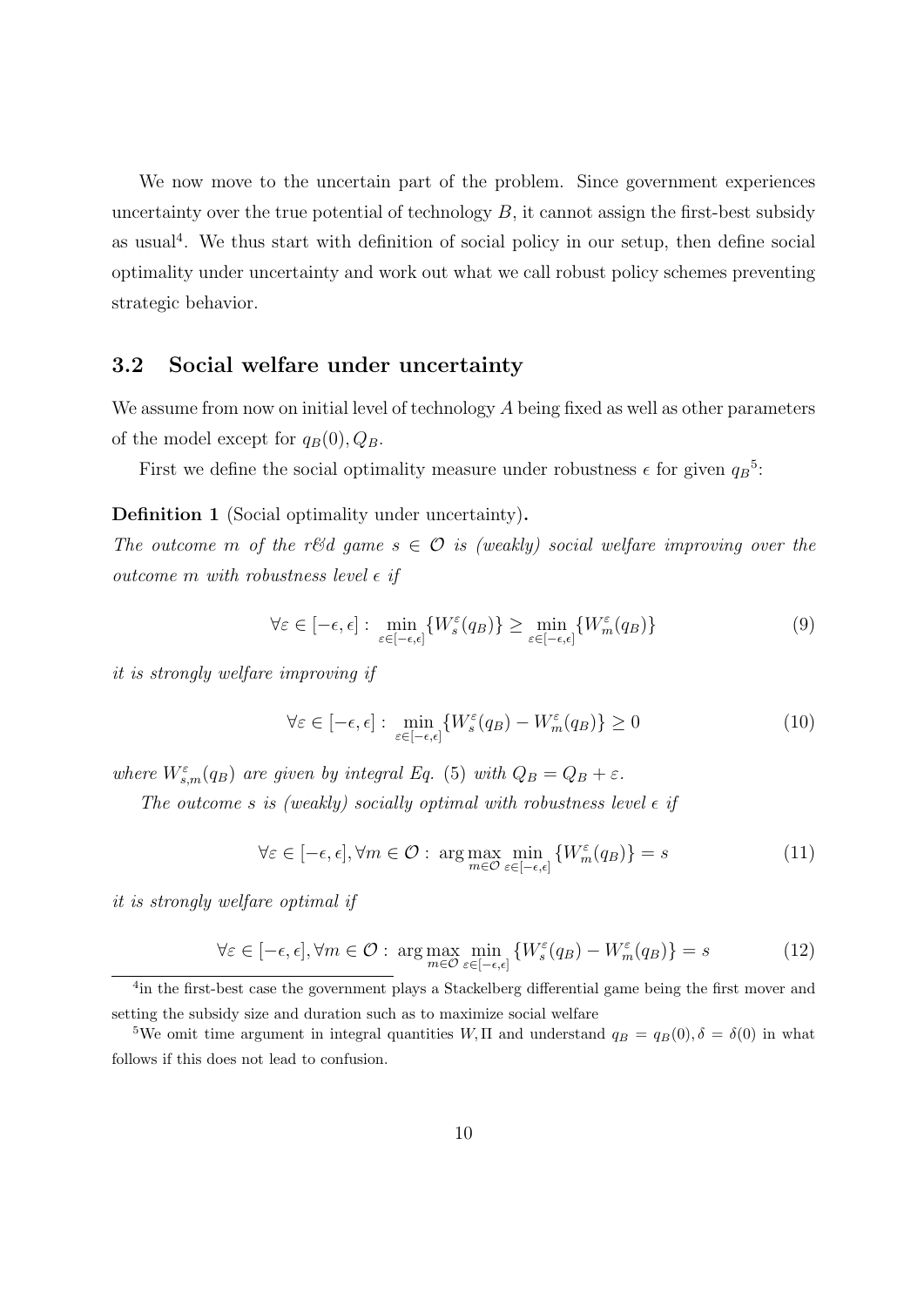The definition of social optimality (11) requires to obtain minimum possible welfare for every regime m over realization of the noise  $\varepsilon$  and then to take the maximum across regimes. The regime which provides maximal welfare under the most unfavorable circumstances ( $\min_{\varepsilon}$ ) is socially optimal with certainty (robustness) level  $\epsilon$ , if its minimum strictly dominates other minima.

Strong optimality requires that regime s has higher welfare under the most unfavourable circumstances then other regimes have under the most favourable ones, since  $\min\{x-y\}$  =  $\min\{x\} - \max\{y\}.$  Apparently the strong optimality holds if there are no intersections of welfare functionals as functions of  $\varepsilon \in [\pm \epsilon]$  and corresponds to the case when uncertainty is inessential.

It is straightforward that under  $\epsilon \rightarrow 0$  the full certainty social welfare difference  $\min_{\varepsilon} \{ W_s^{\varepsilon}(q_B) \} - \min_{\varepsilon} \{ W_m^{\varepsilon}(q_B) \} = W_s(q_B) - W_m(q_B)$  is recovered.

To establish social optimality it thus suffices to consider the differences in social welfare across different regimes of the r&d game.

$$
\forall \in \mathcal{O}: D_{s,m}(W) \stackrel{def}{=} W_s(q_B) - W_m(q_B) \tag{13}
$$

and their robust counterparts as:

$$
D_{s,m}^{\epsilon}(W) \stackrel{def}{=} \min_{\varepsilon \in [-\epsilon,\epsilon]} \{ W_s^{\varepsilon}(q_B) \} - \min_{\varepsilon \in [-\epsilon,\epsilon]} \{ W_m^{\varepsilon}(q_B) \}
$$
(14)

The regime which is robust welfare optimal would yield positive differences with all other regimes m, but we cannot apply max operator over these differences to select the best outcome as in Def. 1.

To obtain such a procedure to select the socially optimal robust outcome we establish the result concerning social welfare. To this end we make use of the algebraization tools applied to the difference in minima, (14).

First observe that robust social welfare values,  $W_m^{\epsilon}(q_B) = \min_{\epsilon \in [-\epsilon, \epsilon]} \{W_m^{\epsilon}(q_B)\}\$  may be treated as an analytic function in  $q_B(0)$  since min operator gives a unique  $\varepsilon$  value, which is simply

$$
\varepsilon_m^{\epsilon} = \arg\min_{\varepsilon \in [-\epsilon, \epsilon]} \{ W_m^{\varepsilon}(q_B) \}
$$
\n(15)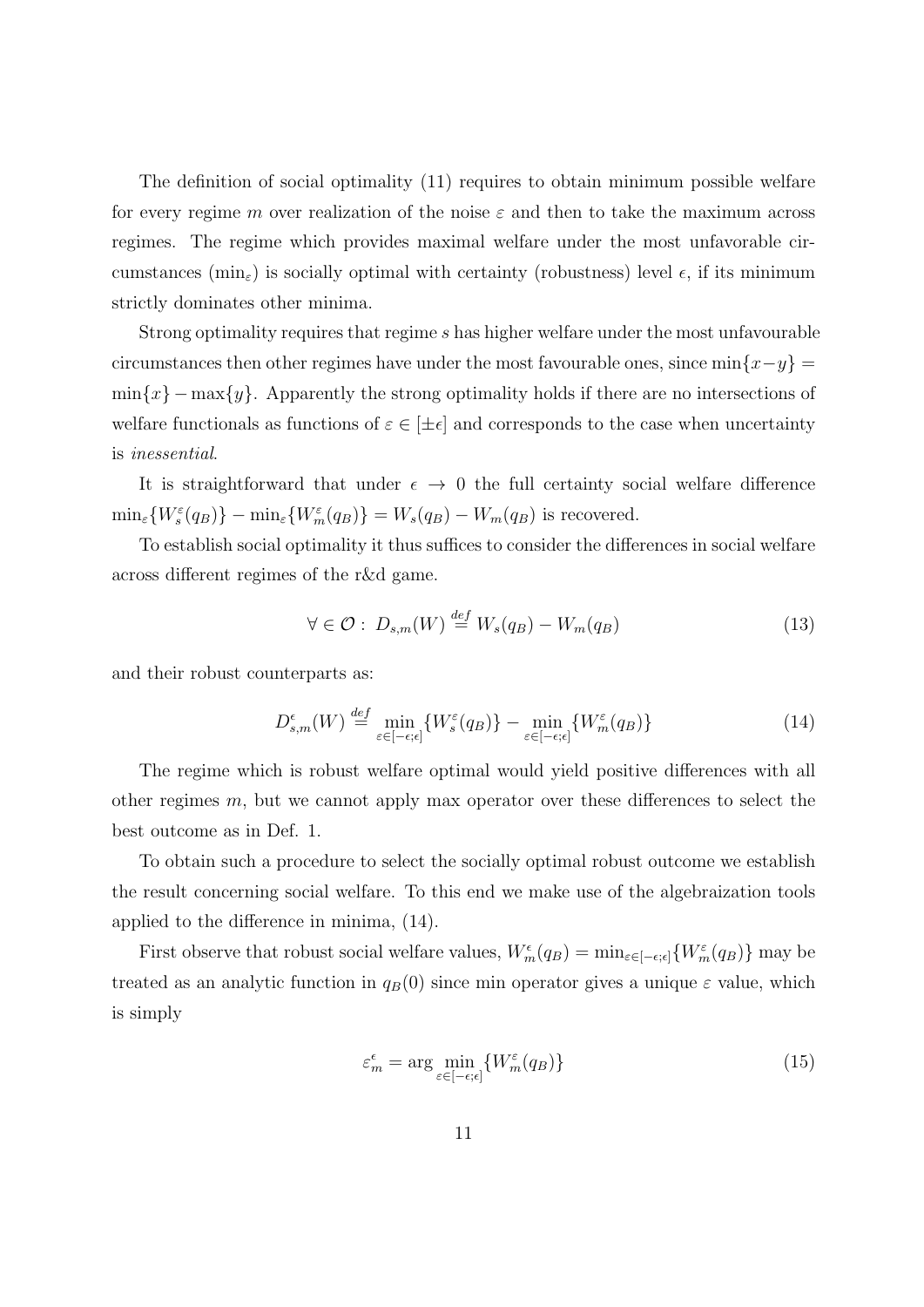by the theorem on the average value of a function. However, these values are in general different for different m, thus  $D_{s,m}^{\epsilon}(W)$  depends on both  $\varepsilon_m^{\epsilon}, \varepsilon_s^{\epsilon}$  values. Still it is analytic in  $q_B(0)$  with coefficients depending on given robustness level  $\epsilon$ , since  $\varepsilon_{m,-m}^{\epsilon} \in [\pm \epsilon]$ .

We denote associated roots of such functions for every pair  $m, -m$  in  $q_B(0)$  by  $q_B^{m,-m}$  $\binom{m,-m}{B}$  $\{\varepsilon\}$ where z is the index of the root such that  $q_B^{m,-m}$  $g_B^{m,-m}(\epsilon)\{z+1\} > q_B^{m,-m}(\epsilon)\{z\}$ . The full certainty case is recovered with  $\epsilon \to 0$ .

We next formulate the following Proposition:

Proposition 2 (Social welfare algebraization under uncertainty).

The outcome  $s \in \mathcal{F}$  of the r&d game is socially optimal among outcomes  $\mathcal{F} \subseteq \mathcal{O}$  under robustness level  $\epsilon$  if  $q_B(0)$  lies in the union of intervals where social welfare is higher under outcome s than under any other  $m \in \mathcal{F}$ , *i.* e. there exists the choice function:

$$
\Psi_{\epsilon}(\mathcal{F}) : q_B(0) \in \bigcup_{m \in \mathcal{F}} \bigcap_{m \in \mathcal{F}} [q_B^{s,m}(\epsilon)\{z\}; q_B^{s,m}(\epsilon)\{z+1\}]:
$$
\n
$$
D_{s,m}^{\epsilon}(W) \ge 0 \implies
$$
\n
$$
\Psi_{\epsilon}(\mathcal{F}) = \arg\max_{m \in \mathcal{F}} \min_{\varepsilon \in [-\epsilon; \epsilon]} W_m^{\varepsilon}(q_B) = s.
$$
\n(16)

The outcome of the game s is robust welfare maximizing up to the level  $\epsilon_s^W$  if  $\forall \epsilon < \epsilon_s^W$ :  $\Psi_{\epsilon}(\mathcal{F})=s.$ 

*Proof.* As long as the worst-case outcome s is better than the worst-case outcome m for given  $\epsilon$ , it follows that  $D^{\epsilon}_{s,m}(W) \geq 0$ . These objects are analytic functions in  $q_B(0)$ , depending on robustness  $\epsilon$  thus roots  $q_B^{s,m}$  $\binom{s,m}{B} \{\varepsilon_{s,m}^{\varepsilon}\}\$  form a sequence of intervals where outcome s is social welfare improving or not over m. Select those ranges of  $q_B(0)$  which yield positive value for this polynomial. Repeat this process for all  $m \in \mathcal{F}$ . Outcome s is better than any collection of other outcomes from  $\mathcal F$  as long as all differences  $D_{s,m}^{\epsilon}(W)$ are positive (since Def. 1). Ranges of  $q_B(0)$  where this condition remains valid are given by the union of all intervals associated with positive difference for all  $D_{m,s}^{\epsilon}(W)$ . Union of those intervals gives the total range, where outcome s is better than any  $m \in \mathcal{F}$  hence (16). The last claim is just an observation that choice function depends on the uncertainty level: once we change  $\epsilon$ , it could be the case that  $q_B(0)$  no longer lies in intervals of positive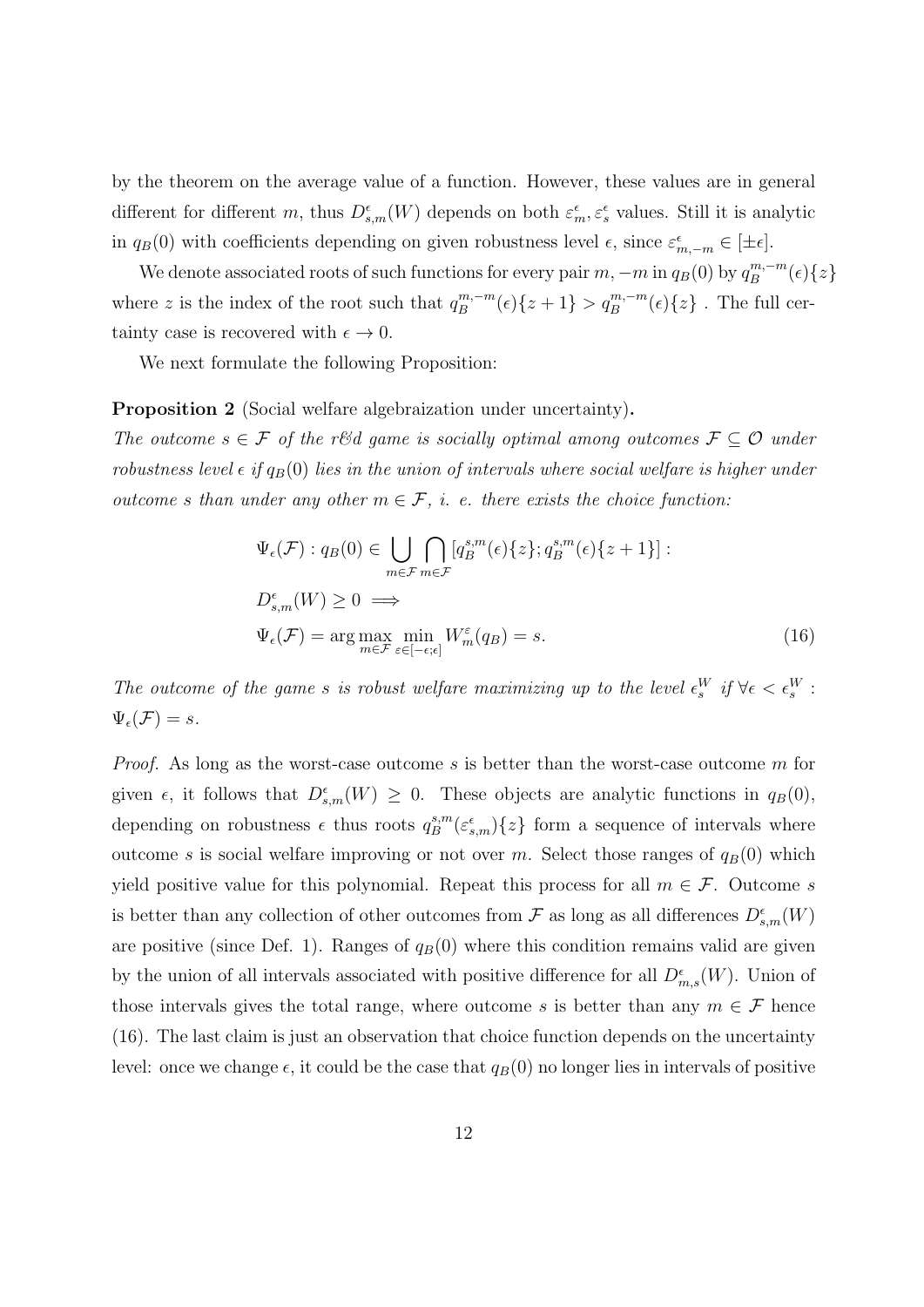sign and outcome s is no longer maximizing worst-case welfare (although it still can be optimal in full certainty case).  $\Box$ 

This proposition gives the criteria for comparing any regimes in terms of social welfare of the R&D game for fixed  $\epsilon$ : we need to compute values  $W_m^{\epsilon}$ , and then compare them for the given  $q_B(0)$ . As long as the difference between  $m, -m$  functions W is positive, regime m is robust welfare improving over regime  $-m$ . Thus computing roots of this difference provides the range of  $q_B(0)$ , for which this ordering holds. Since  $\epsilon$  is fixed, these roots are functions of parameters and uncertainty level. Thus for any given error size we can establish the ordering or regimes of the underlying r&d game in terms of social welfare. Formally speaking the relationship (16) provides a selector function in the space of functions type  $D_{m,-m}^{\epsilon}(W)$ : once the condition of positive difference is fulfilled, it checks whether given  $q_B(0)$  falls into one of the provided intervals.

Observe also, that the choice of robust optimal regime depends both on the size of the set  $\mathcal F$  and the noise level  $\epsilon$ : it could be the case that competitive outcome is better than strategic forestall for any  $\epsilon$ , but not so if comparing with the monopolistic development.

We also need the robust criteria of individual optimality. It is done in the same way as for social welfare, albeit for profit functionals of the players. Denote by  $\Pi_j^m(\varepsilon)$  total profit of player j in regime m under uncertainty level  $\varepsilon$ . Observe that this is valid only for social planner, since players do not experience uncertainty at all.

#### Definition 2 (Robust outcome of the r&d game).

The outcome i of the r&d game is believed to be (weakly) individually optimal across (feasible) outcomes  $\mathcal{F} \subseteq \mathcal{O}$  for the leader j with robustness  $\epsilon$ , if

$$
\arg\max_{m \in \mathcal{F}} \min_{\varepsilon \in [\varepsilon; \varepsilon]} \Pi_j^m(\varepsilon) = i \tag{17}
$$

It coincides with actual realization (the belief is robust)

$$
\arg\max_{m\in\mathcal{F}} \Pi_j^m = i = \arg\max_{m\in M} \min_{\varepsilon \in [\varepsilon; \varepsilon]} \Pi_j^m(\varepsilon)
$$
\n(18)

if it is strongly individually optimal:

$$
\arg\max_{m\in\mathcal{F}}\min_{\varepsilon\in[\varepsilon,\varepsilon]} \{ \Pi_j^i(\varepsilon) - \Pi_j^m(\varepsilon) \} = i
$$
\n(19)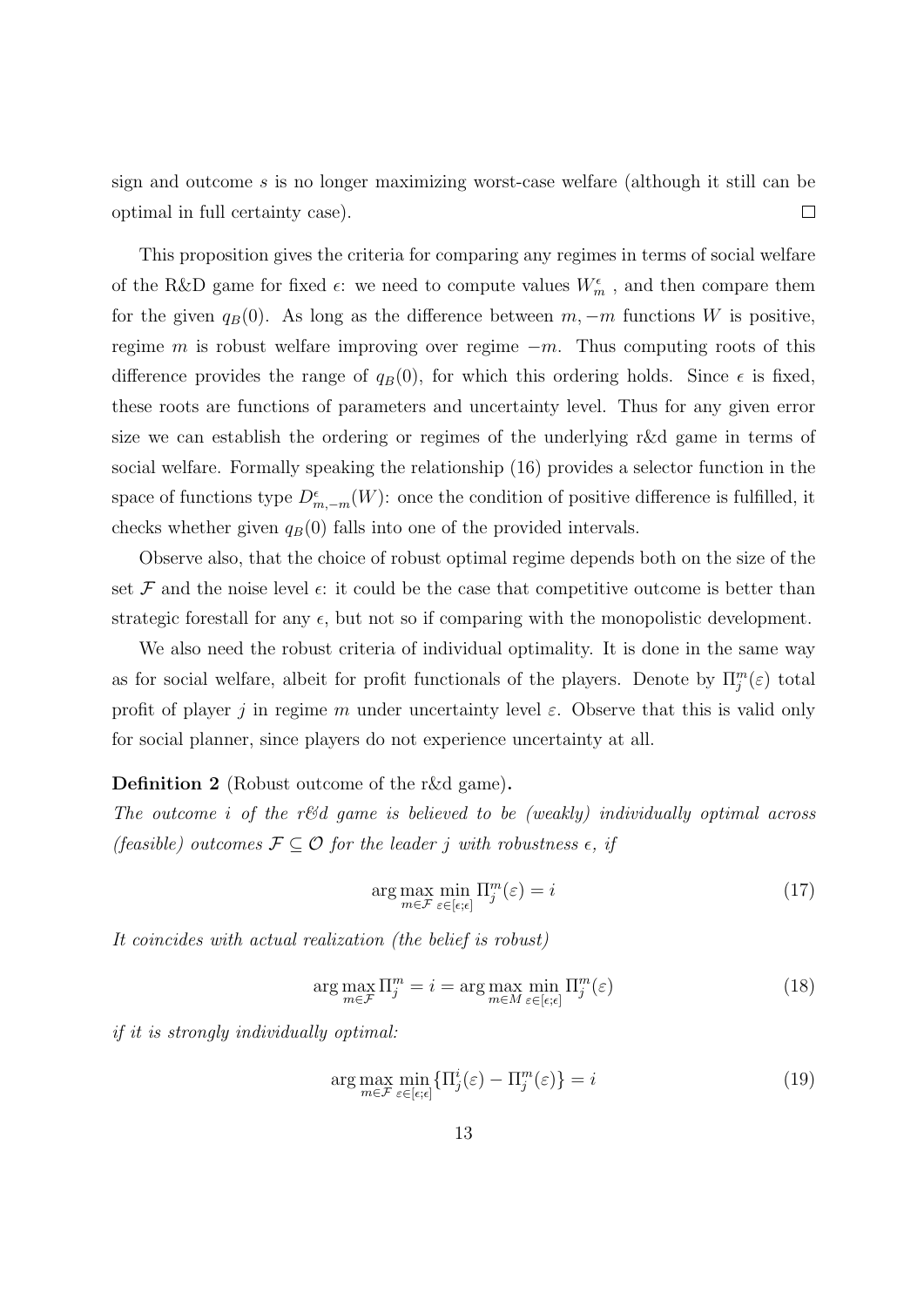This definition provides the criteria for a planner, how to define which regime of the game to expect in the absence of regulation. Still, as the second part points out, the believed regime is not always the actual one, so there is a room for mistake which is that higher, the higher is  $\epsilon$ .

Corollary 1 (Algebraization of robust outcomes of the r&d game).

The outcome  $i \in \mathcal{F}$  of the r&d game is expected to realize among outcomes  $M \subseteq \mathcal{O}$  with robustness level  $\epsilon$  if  $\delta(0)$  lies in the union of intervals where worst-case profit is higher under outcome s than under any other  $m \in M$  for player j (denoted as the leader), i. e. there exists the choice function:

$$
\Theta_{\epsilon}(\mathcal{F}) : \delta(0) \in \bigcup_{m \in \mathcal{F}} \bigcap_{m \in \mathcal{F}} [\delta_m^j(\epsilon) \{z\}; \delta_m^j(\epsilon) \{z+1\}]:
$$
  
\n
$$
\min_{\varepsilon \in [-\epsilon; \epsilon]} \{ \Pi_j^i(\varepsilon)\} - \min_{\varepsilon \in [-\epsilon; \epsilon]} \{ \Pi_j^m(\varepsilon)\} \ge 0 \implies
$$
  
\n
$$
\Theta_{\epsilon}(\mathcal{F}) = \arg \max_{m \in M} \min_{\varepsilon \in [-\epsilon; \epsilon]} \Pi_j^m(\varepsilon) = i.
$$
\n(20)

The outcome *i* is the robust realization of the r&d game with certainty level  $\epsilon_i^O$  if  $\forall \epsilon < \epsilon_i^O: \ \Theta_{\epsilon}(\mathcal{F}) = i.$ 

Proof. Amounts to application of results of Prop. 2 to the value functions of the underlying r&d game.  $\Box$ 

#### 3.3 Robust subsidies under uncertainty

The social planner may implement the policy scheme consisting of the subsidy and its duration to one of the players to prevent strategic behavior. Under full certainty the firstbest subsidy might be implemented, but under the uncertain potentials of technologies this is not the case. The implementation of a subsidy follows multiple steps:

- 1. Social welfare is computed for all possible regimes of the game, and the best one in the sense of Prop. 2 is selected;
- 2. The expected regime of the game is defined via Cor. 1;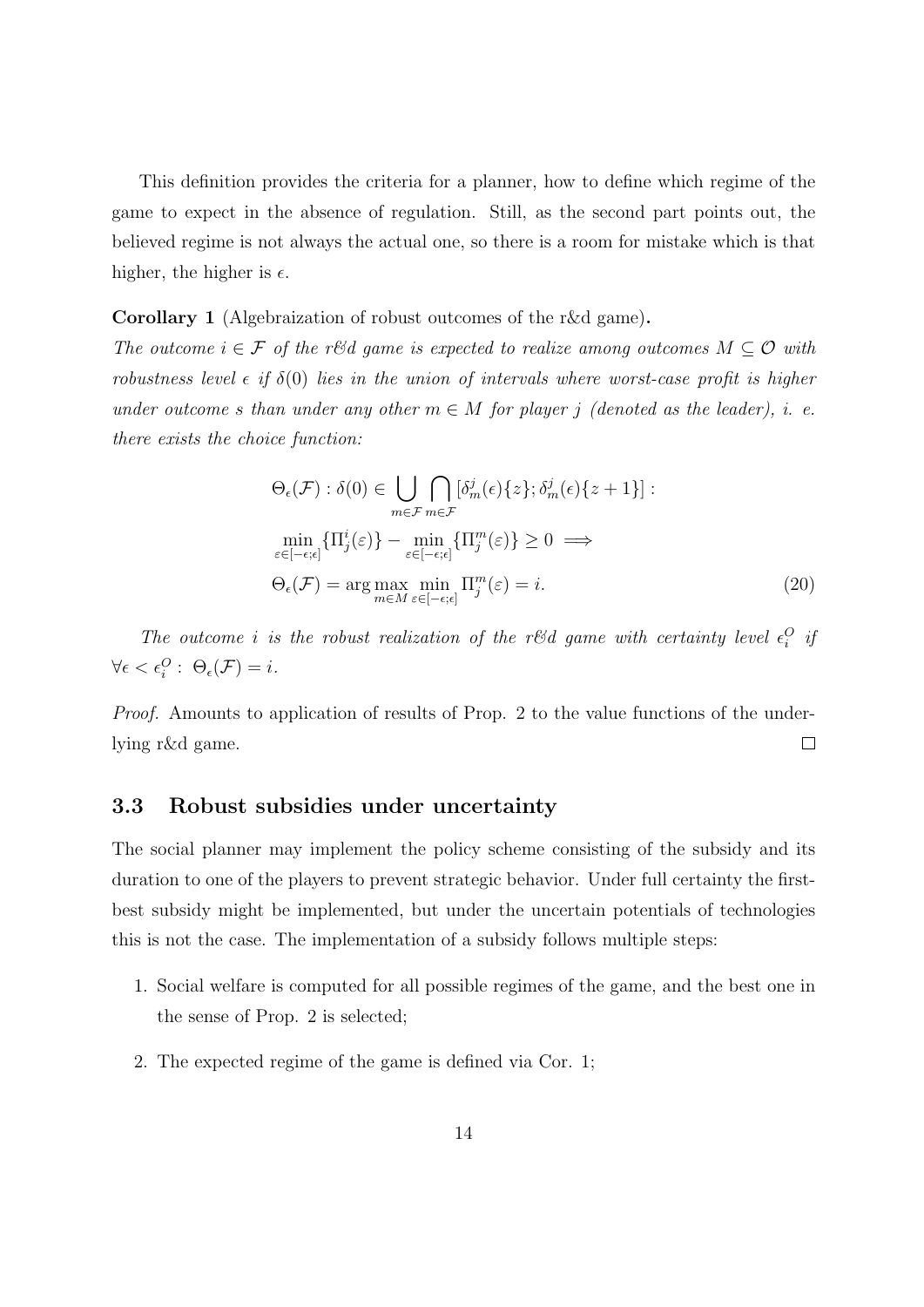- 3. Subsidy is assigned to one of the players in such a way, as to incentivize players to switch to the desired regime;
- 4. Social welfare for the resulting regime (subsidized) is computed and checked against the otherwise realised non-perturbed regime and profit incentives of players in the resulting regime.

We thus require the subsidy to be robust and social-welfare improving, but not necessarily optimal. Under uncertainty the planner does not know profit incentives of players, but only expected ones subject to the error  $\varepsilon$ . Hence the definition of socially desirable robust subsidy:

Definition 3 (Robust welfare-optimal policy scheme).

We call a policy scheme the pair  $\Sigma_k$  :  $\{\sigma_k, t^k\}$  which defines size and duration of the subsidy assigned to player B for certainty.

For each  $\epsilon$  the robust welfare-improving policy scheme  $\Sigma_k^{\epsilon}(i,s)$  switching the game from i to s is characterized by following:

- 1. Regime i is expected to realize without the subsidy in the sense of Def. 2 but regime s is socially optimal in the sense of Def. 1
- 2. The policy scheme  $\Sigma_k^{\epsilon}$  is (weakly) social welfare-improving under uncertainty level  $\epsilon$  :

$$
\min_{\varepsilon \in [-\epsilon, \epsilon]} \{ W_s^{\varepsilon}(q_B, \Sigma_k^{\epsilon}) \} - \min_{\varepsilon \in [-\epsilon, \epsilon]} \{ W_i^{\varepsilon}(q_B) \} \ge 0 \tag{21}
$$

It is strongly welfare improving if

$$
\min_{\varepsilon \in [-\epsilon, \epsilon]} \{ W_s^{\varepsilon}(q_B, \Sigma_k^{\epsilon}) - W_i^{\varepsilon}(q_B) \} \ge 0 \tag{22}
$$

3. The policy scheme is (weakly) robust under uncertainty level  $\epsilon$ , if this policy allows for the prevention of switching back from the subsidized regime in all cases considered in Proposition 1:

$$
\forall m \in \mathcal{F}: \min_{\varepsilon \in [-\epsilon,\epsilon]} \{ \Pi_j^s(\Sigma_k^{\epsilon}) \} - \min_{\varepsilon \in [-\epsilon,\epsilon]} \{ \Pi_j^m(\Sigma_k^{\epsilon}) \} \ge 0 \tag{23}
$$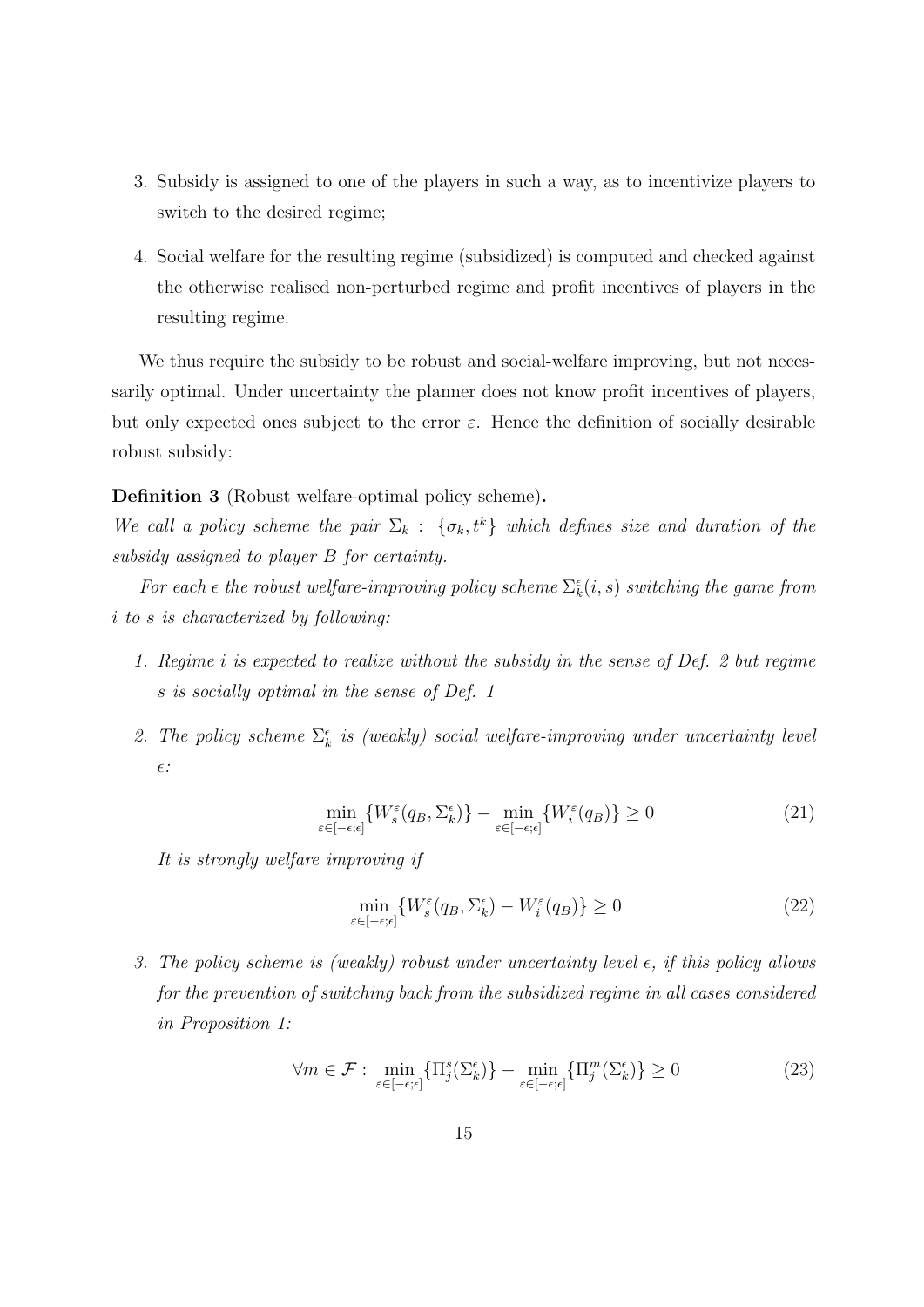It is strongly robust if

$$
\forall m \in \mathcal{F}: \min_{\varepsilon \in [-\epsilon, \epsilon]} \{ \Pi_j^s(\Sigma_k^{\epsilon}) - \Pi_j^m(\Sigma_k^{\epsilon}) \} \ge 0 \tag{24}
$$

The policy scheme  $\Sigma^{\epsilon}$  is (weakly) optimal among all (weakly) robust welfare-improving policy schemes switching from i to s,  $\Sigma_k^{\epsilon} \in \Sigma(i, s)$  if

$$
\arg\max_{\Sigma_k^{\epsilon} \in \Sigma(i,s)} \min_{\varepsilon \in [-\epsilon,\epsilon]} \{W_s^{\varepsilon}(q_B, \Sigma_k^{\epsilon})\} = \Sigma_*^{\epsilon}
$$
\n(25)

It is strongly optimal if

$$
\arg\max_{\Sigma_k^{\epsilon} \in \Sigma(i,s)} \min_{\varepsilon \in [-\epsilon;\epsilon]} \{W_s^{\varepsilon}(q_B, \Sigma_*^{\epsilon}) - W_s^{\varepsilon}(q_B, \Sigma_k^{\epsilon})\} = \Sigma_*^{\epsilon}
$$
\n(26)

where by the argument  $\Sigma_k^{\epsilon}$  in social welfare we understand the social welfare obtained under policy scheme  $\Sigma_k^{\epsilon}$  and by  $\Pi_j^s(\Sigma_k^{\epsilon})$  the value for r&d firms obtained under the given policy scheme in regime  $s^6$ .

Robustness is thus understood in this paper as the ability of a policy to perform a given task (prevention of strategic behavior) albeit crucial information is missing while preserving the social welfare at least not lower than in the worst-case scenario under alternative regimes. This concept of robustness is close to the usual min-max approach, since we use maximal confidence intervals for uncertainty and compare worst-case scenarios in terms of welfare. At the same time our concept allows for immediate application due to the the algebraization approach and can be used in the setting with many alternative regimes of the model.

Since there are multiple regimes of the game, the set of robust and welfare improving policy schemes will be different depending both on which regime is the target of subsidy (where the planner wants the game to switch to) and on the actual realization (which regime realizes in the absence of the planner), but policy schemes themselves are defined independently of regimes of the game.

Thus to find an optimally robust subsidy in terms of Def. 3 social planner has to define both the socially desirable outcome with the help of Prop. 2 and the regime of the

<sup>&</sup>lt;sup>6</sup>this is necessary since introduction of the subsidy changes both  $\delta(t)$ ,  $q_{A,B}(t)$  dynamics and thus values for the planner and firms differ from those in regime  $m$  without subsidies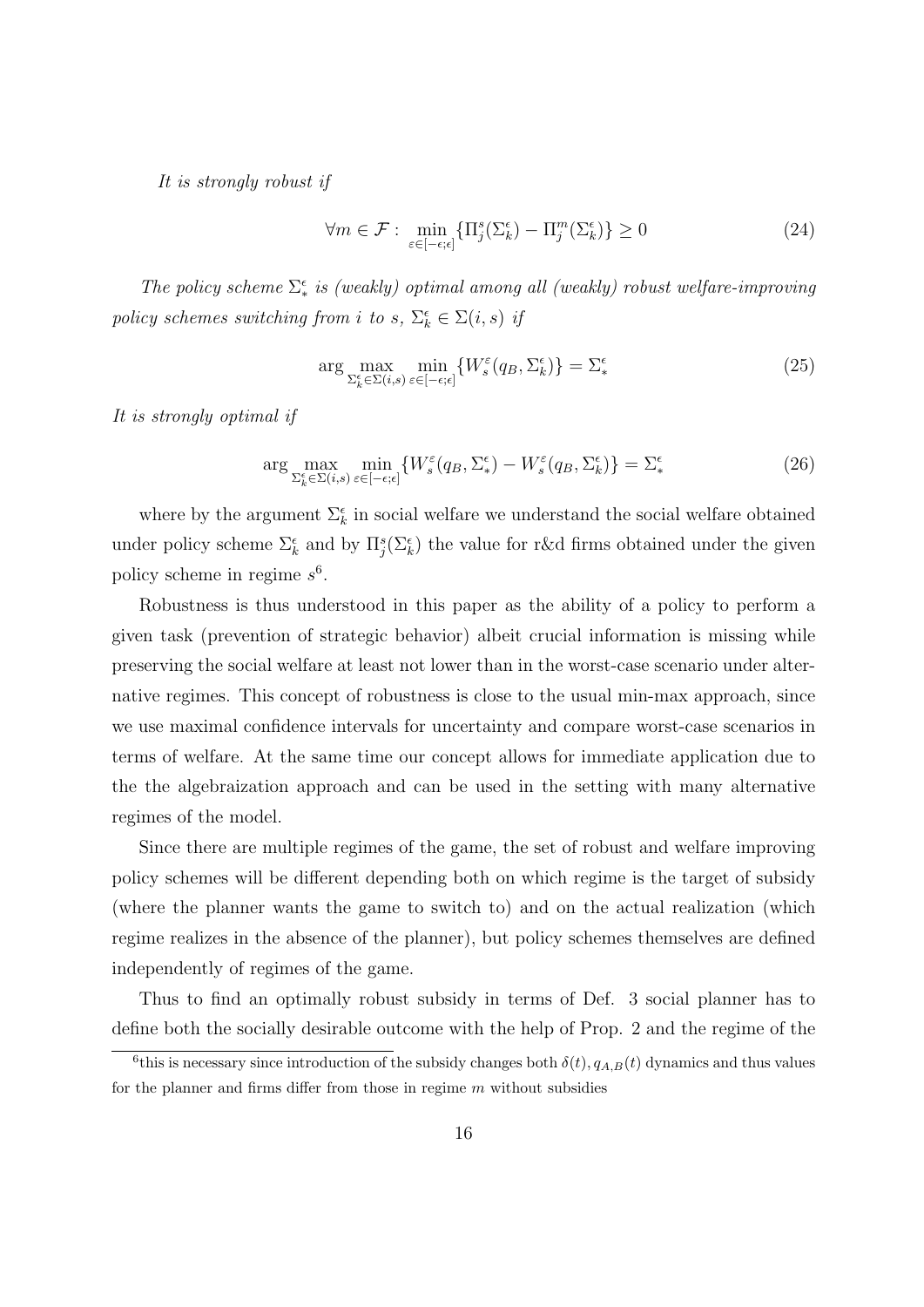game which would actually realize in a non-distorted case. Prop. 2 and Cor. 1 provide tools necessary to define the starting position of a subsidy: where the system would go in unperturbed case and where the planner wants it to go as well as the criteria for optimality and robustness of it:

#### Corollary 2.

There is a need to subsidize regime s only if  $s = \Psi_{\epsilon}(\mathcal{F}) \neq \Theta_{\epsilon}(\mathcal{F}) = i$  at  $\epsilon < \epsilon_s^W$ . Policy scheme  $\Sigma_k^{\epsilon}$  is optimal and robust in switching from i to s at the level  $\epsilon_s^W$  in the sense of Def. 3 only if

$$
\Psi_{\epsilon}(\mathcal{F}) = \Psi_{\epsilon}(\mathcal{F}_{\Sigma_{k}^{\epsilon}}) = \Theta_{\epsilon}(\mathcal{F}_{\Sigma_{k}^{\epsilon}}) = s \tag{27}
$$

where  $\mathcal{F}_{\Sigma_k^{\epsilon}}$  denotes the set of feasible outcomes under the policy scheme  $\Sigma_k^{\epsilon}$ .

In our model it is not the case that simultaneous development of both technologies is always socially desirable. We thus need a general criteria to select the appropriate policy scheme among suitable (welfare-improving and robust) ones.

Moreover, so far we defined robust social welfare, profit incentives and criteria of choice for policy schemes for a fixed level on uncertainty  $\epsilon$ . It might happen that at some level  $\epsilon^*$  one of the choice functions changes, i. e. predicts different outcome of the game as socially optimal and/or profit maximizing. We thus arrive to robust policy thresholds:

Proposition 3 (Selection and ordering of robust policy schemes).

- 1. If there exists  $\epsilon_k^R(i,s) < \epsilon_s^W$  such that  $\Theta_{\epsilon > \epsilon_k^R(i,s)}(\mathcal{F}_{\Sigma_k^{\epsilon}}) \neq \Theta_{\epsilon < \epsilon_k^R(i,s)}(\mathcal{F}_{\Sigma_k^{\epsilon}}) = s$ , the policy scheme  $\Sigma_k^{\epsilon}$  is robust in switching i to s up to level of uncertainty  $\epsilon_k^R(i,s)$ , otherwise it is globally robust for the pair  $i, s$ .
- 2. If there exists  $\epsilon_k^S(i,s) < \epsilon_s^W$  such that  $\Psi_{\epsilon > \epsilon_k^R(i,s)}(\mathcal{F}_{\Sigma_k^{\epsilon}}) \neq \Psi_{\epsilon < \epsilon_k^R(i,s)}(\mathcal{F}_{\Sigma_k^{\epsilon}}) = s$ , the policy scheme  $\Sigma_k^{\epsilon}$  is welfare improving for s up to level of uncertainty  $\epsilon_k^S(i,s)$ , otherwise it is globally improving for the pair i, s.
- 3. Policy scheme  $\Sigma_k^{\epsilon}$  is admissible for the pair  $\{i, s\}$  only for  $\epsilon \leq \epsilon_k^*(i, s) = \min\{\epsilon_k^R(i, s), \epsilon_k^S(i, s)\}.$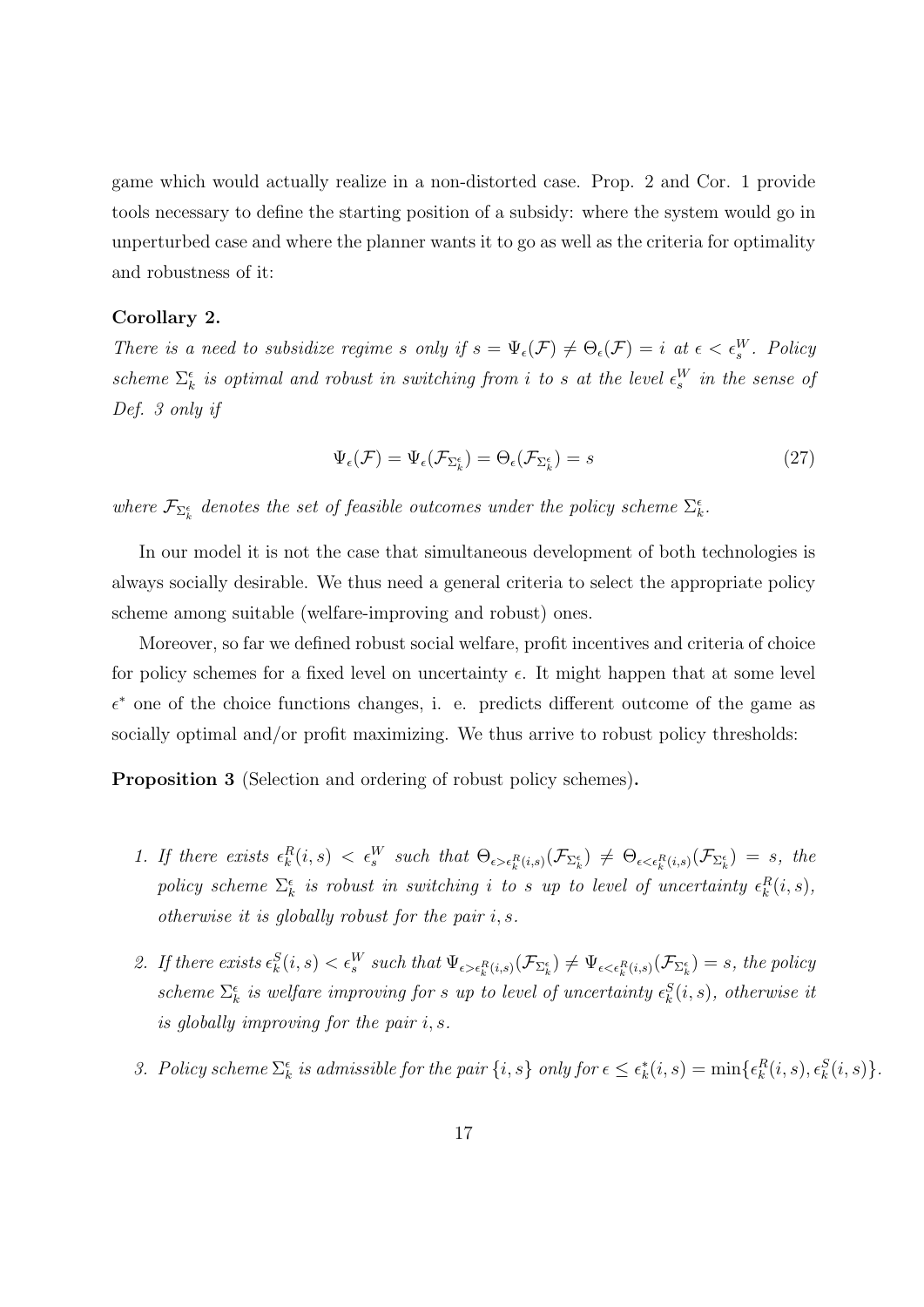4. At any given  $\epsilon \leq \epsilon_s^W$ , if the set  $\Sigma_{\epsilon}(i, s) \stackrel{def}{=} {\{\Sigma_{k}^{\epsilon}\}}, k \in K$  of admissible policy schemes switching the game from i to s is non-empty, then there exists the choice function

$$
\exists \Lambda(\Sigma_{\epsilon}(i,s)) : q_{B}(0) \in \bigcup_{\Sigma_{k}^{\epsilon} \in \Sigma_{\epsilon}(i,s)} \bigcap_{\Sigma_{k}^{\epsilon} \in \Sigma_{\epsilon}(i,s)} [q_{B}^{x,k}(\epsilon)\{z\}; q_{B}^{x,k}(\epsilon)\{z+1\}]:
$$
  
\n
$$
\min_{\varepsilon \in [-\epsilon;\epsilon]} \{W_{s}^{\Sigma_{x}}\} - \min_{\varepsilon \in [-\epsilon;\epsilon]} \{W_{s}^{\Sigma_{k}}\} > 0 \implies
$$
  
\n
$$
\Lambda(\Sigma_{\epsilon}(i,s)) = \arg \max_{\Sigma_{k}^{\epsilon} \in \Sigma_{\epsilon}(i,s)} \min_{\varepsilon \in [-\epsilon;\epsilon]} \{W_{s}^{\Sigma_{k}^{\epsilon}}\} = \Sigma_{x}^{\epsilon}
$$
\n(28)

selecting the best policy scheme  $\Sigma_x^{\epsilon}$  among those welfare-improving and robust ones at the level  $\epsilon$ .

- 5. Denote  $\epsilon_1^*(i,s) = \min_{k \in K} {\{\epsilon_k^*(i,s)\}}$ , the uncertainty threshold of policy scheme  $\Sigma_x^{\epsilon} =$  $\Lambda(\Sigma_{\epsilon\leq \epsilon_1^*(i,s)}(i,s))$ . There exists an increasing sequence  $\Omega^*(i,s)=\{\epsilon_1^*(i,s),..,\epsilon_k^*(i,s),..,\epsilon_K^*(i,s)\}$ of uncertainty thresholds for all policy schemes in  $\Sigma_{\epsilon}(i, s)$  such that the choice function  $\Lambda(\Sigma_{\epsilon}(i,s))$  changes its value at each of them.
- 6. This forms a sequence of robust policy schemes increasing in uncertainty tolerance level  $\Sigma^*(i,s) = {\Sigma_1^{\epsilon_1^*}, \dots, \Sigma_K^{\epsilon_K^*}}$  where each next element is more robust and welfare optimal under given robustness level.

Proof. Two first points are just reflecting the fact that with growing uncertainty intervals of definition for choice functions  $\Psi$ ,  $\Theta$  might shrink and at some point the previously chosen element of the given set can become non-optimal. Third point refers to Def. 3 and indeed, as soon as one of choice functions  $\Psi$ ,  $\Theta$  changes its value, given policy scheme either cannot perform the task of reaching the desired outcome of the game, either this regime is not sustainable (robust). Point 4 requires a non-empty set, which exists due to Corollary 2, otherwise there is no need for a subsidy. We associate to every policy scheme from this set a welfare function. Their comparison provides the choice criteria for Λ. Point 5 introduces the ordering in the set  $\Sigma_{\epsilon}(i, s)$  in welfare terms. Then we can also construct an increasing sequence out of it. Point 6 follows from points 4 and 5.  $\Box$ 

The (28) is another choice function, which selects the policy scheme among those social welfare improving and robust under  $\epsilon$ . It selects the one which yields the highest welfare under regime s in worst case once policy scheme is applied.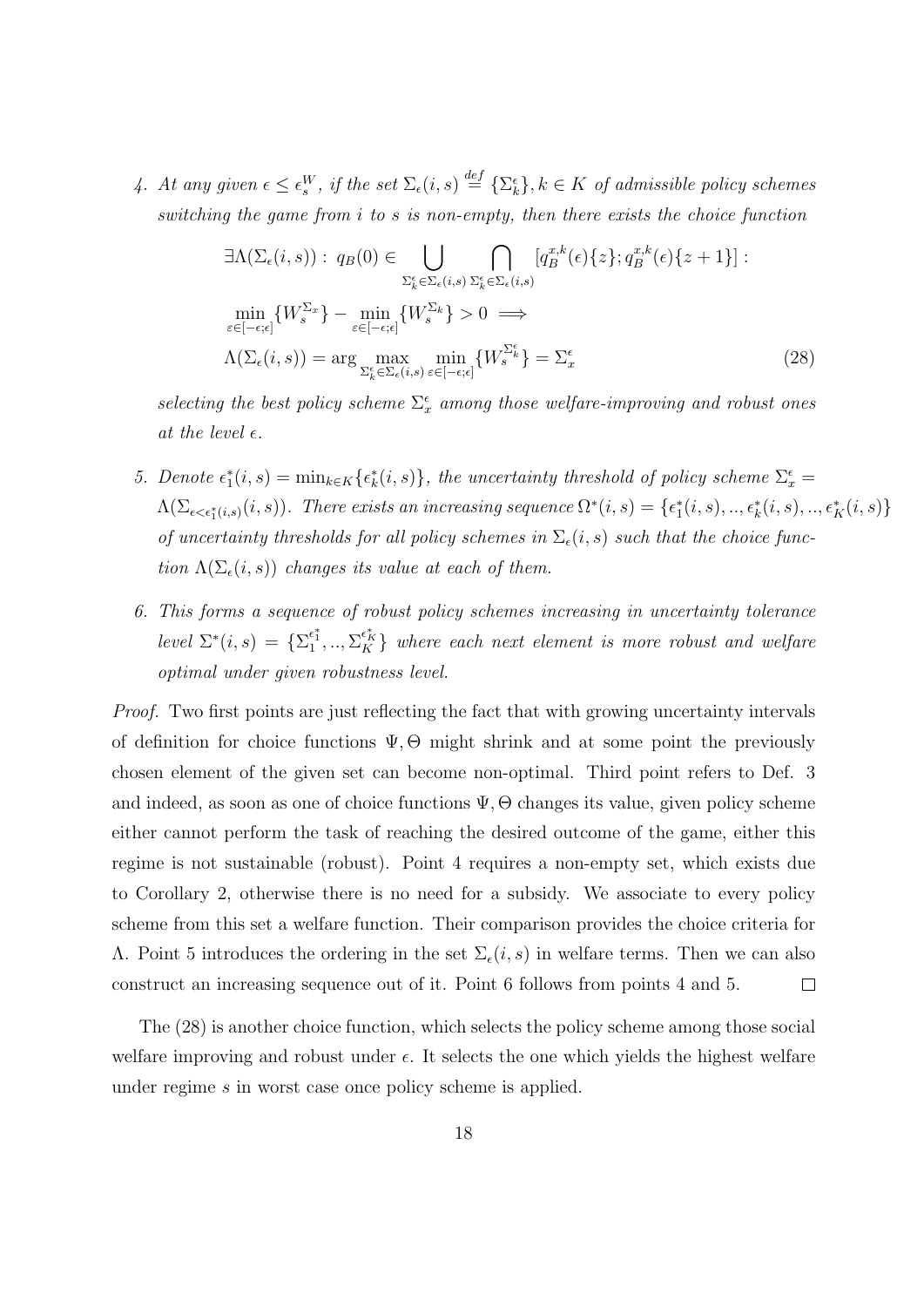The sequence of robust policy schemes is formed by increasing  $\epsilon$ : once it crosses the threshold  $\epsilon_k^*(i, s)$  the choice function changes and selects another scheme. It is important to note that these thresholds differ not only across schemes (which are independent of the regime) but also across the switches  $\{i, s\}$ : a given policy scheme may be more robust and/or welfare improving in one switching than in the other. These uncertainty thresholds may be found through application of choice function  $\Lambda$  to different values of  $\epsilon$ . There is exactly the same number of thresholds as of welfare-improving robust policy schemes for switch  $\{i, s\}$ . Naturally for full certainty case the set of uncertainty thresholds is a singleton with  $\epsilon_1^* = \infty$  and the policy scheme with the highest welfare is selected.

Corollary 3 (Optimal robustness level).

Assume  $\epsilon < \epsilon_s^W$ . The level of robustness  $\epsilon^{**}(i,s) = \epsilon_k^*(i,s)$  is optimal for the switch  $\{i,s\}$ , if both

$$
\min_{\epsilon_k^*} \{ W_s^{\Sigma_k^{\epsilon_k^*}} \} - \min_{\epsilon_{k+1}^*} \{ W_s^{\Sigma_{k+1}^{\epsilon_{k+1}^*}} \} + ||\min_{\epsilon_{k+1}^*} \{ W_s^{\Sigma_k^{\epsilon_k^*}} \} - \min_{\epsilon_{k+1}^*} \{ W_{m_k}^{\Sigma_k^{\epsilon_k^*}} \} || \le 0,
$$
\n
$$
\min_{\epsilon_{k-1}^*} \{ W_s^{\Sigma_{k-1}^{\epsilon_{k-1}^*}} \} - \min_{\epsilon_k^*} \{ W_s^{\Sigma_k^{\epsilon_{k-1}^*}} \} + ||\min_{\epsilon_k^*} \{ W_s^{\Sigma_{k-1}^{\epsilon_{k-1}^*}} \} - \min_{\epsilon_k^*} \{ W_{m_{k-1}}^{\Sigma_{k-1}^{\epsilon_{k-1}^*}} \} || \ge 0,
$$
\n
$$
m_k = \Theta_{\epsilon_{k+1}^*} (M_{\Sigma_k^{\epsilon_k^*}})
$$
\n(29)

#### It is unique for any  $\{i, s\}$ .

Proof. Both lines in (29) are sums of welfare loss and gain from increasing the robustness level by one threshold. The first term is the difference in worst-case welfare in regime s under two successive schemes from  $\Sigma^*(i, s)$  under associated robustness thresholds. This is always non-positive, since at every threshold the maximum welfare is selected. The second term is the potential error from applying the preceding (less robust) scheme under higher robustness level. There are two kinds of potential errors: either this scheme is no longer worst-case welfare improving, or it is not robust. Both cases are described by the difference under modulo operation and differ only in sign. Taking absolute value gives positive value of error avoidance. Once the sum of those two terms is not increasing, there is no further gain in increasing robustness level for the planner. Since the sequences of thresholds and policies are increasing, this choice is always possible and unique one.  $\Box$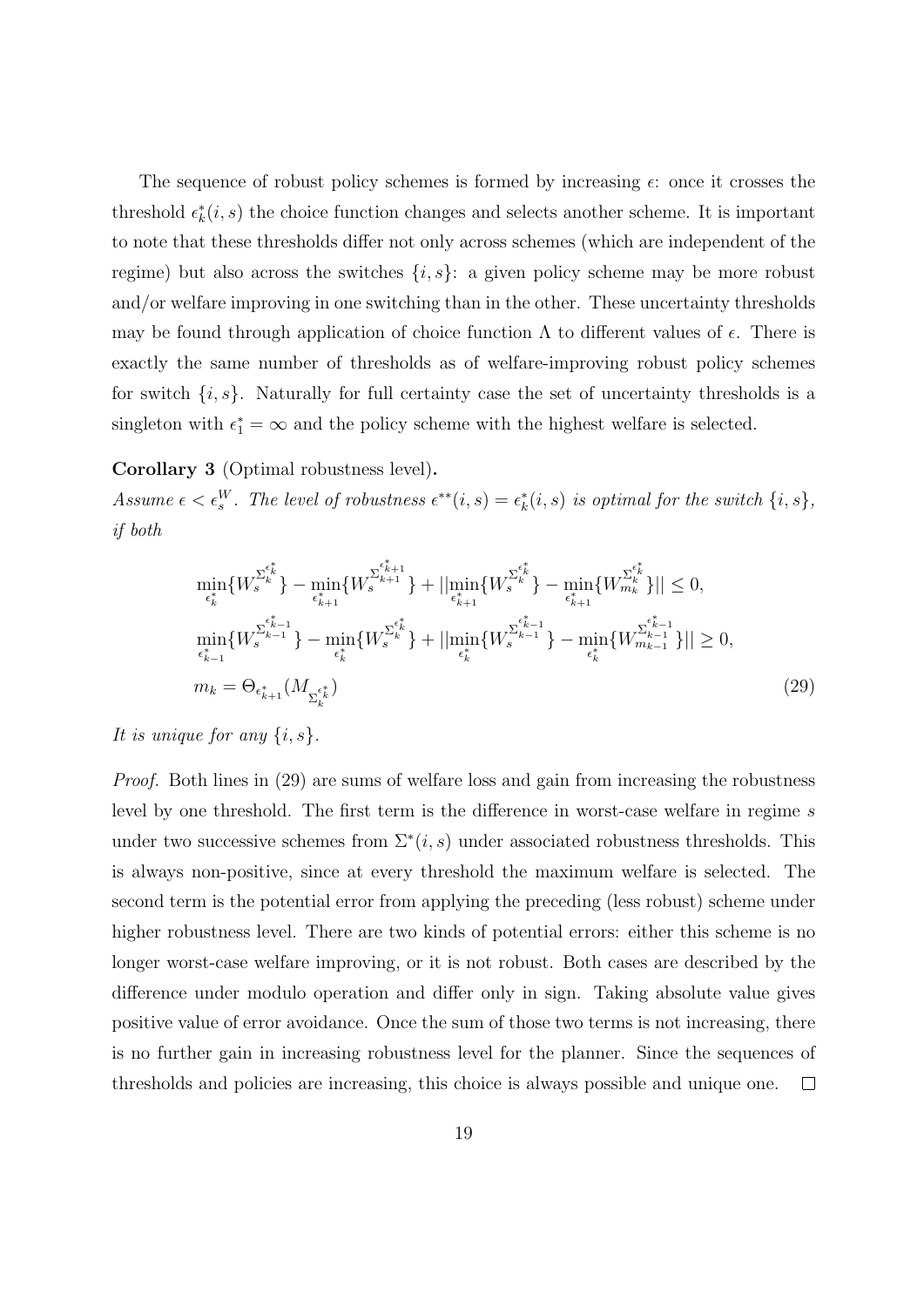## 4 Conclusions

In this paper we propose a fairly general algorithm for finding optimal robust policies aimed at support of newer technologies. The advantage of our approach in comparison with the earlier ones is that it does not require anything except the axiom of choice and the existence of the value for the underlying game to be formulated.

Starting with an arbitrary dynamic game with finite number of states measuring the technologies' development, we formulate the ordering of individually and socially preferred outcomes based on the abstract notion of the choice function. The advantage of this abstract approach is that a choice function for a finite collection of sets exists always once axiom of choice is assumed.

Based solely on this notion we are able to find the ordering of robust policy schemes derive the criterion for the selection of the most optimal one and formulate the concept of the optimal robustness level relative to the uncertainty.

The approach proposed here can be applied to any dynamic game with finite number of players and asymmetric uncertainty. In particular it may be applied to questions of subsidizing green technologies, which are frequently characterized by the uncertain potential and relative disadvantage in comparison with existing older technologies.

## References

- Arrow, Kenneth J. (1962) The economic implications of learning by doing. The Review of Economic Studies 29 (3): 155–173.
- Arthur, W. Brian. (1989) Competing technologies, increasing returns, and lock-in by historical events. *The Economic Journal* 99 (394): 116–131.
- D'Aspremont, C. and Jacquemin, A. (1988). Cooperative and noncooperative r & d in duopoly with spillovers. The American Economic Review, 78(5):1133–1137.
- Athanassoglou, S. and Xepapadeas, A. (2012) Pollution control with uncertain stock dynamics: When, and how, to be precautious. Journal of Environmental Economics and Management 63 (3): 304–320.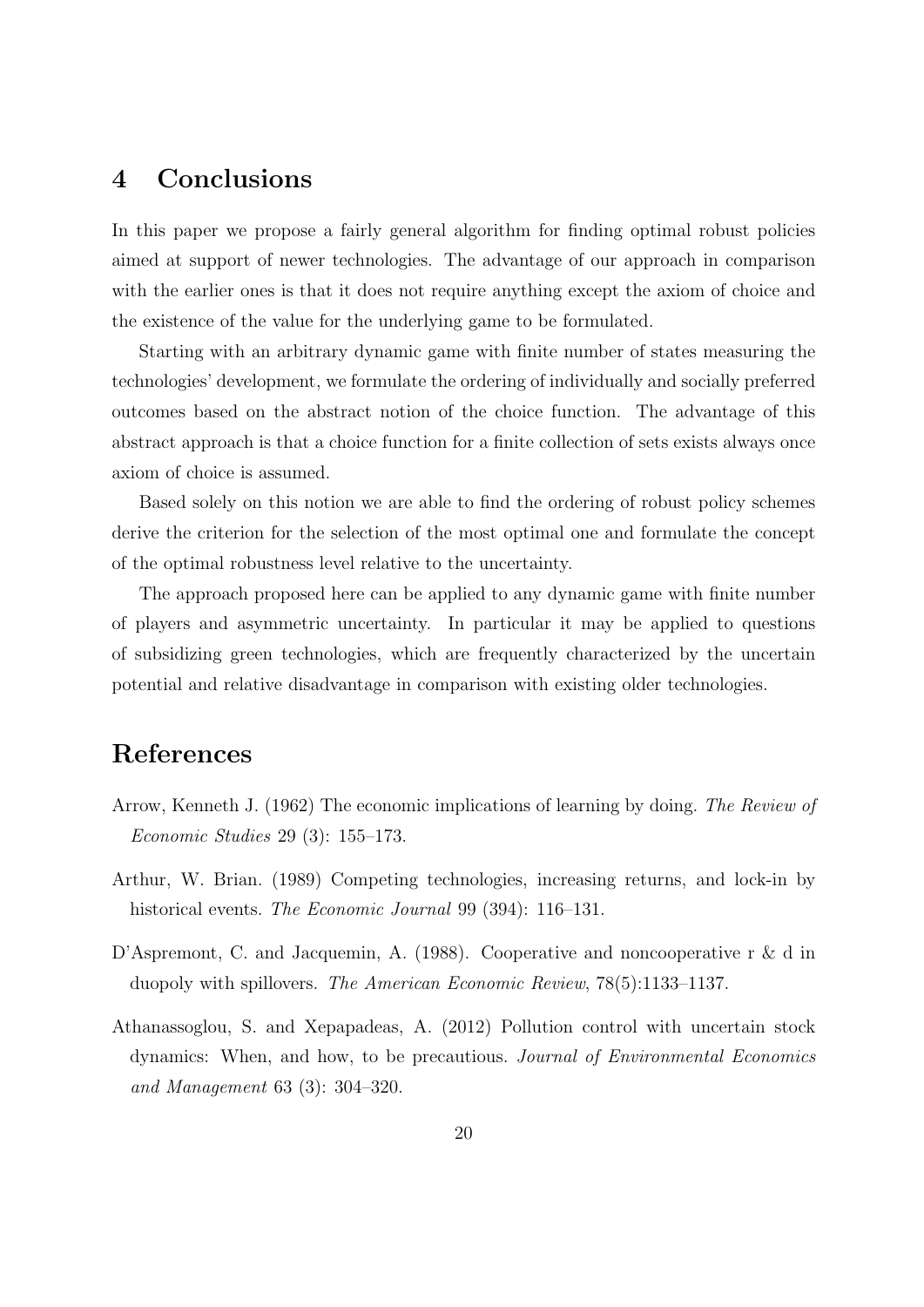- Babonneau, F., Haurie, A., and Vielle, M. (2013). A robust meta-game for climate negotiations. Computational Management Science, 10(4):299–329.
- Ben-Tal, A., El Ghaoui, L. and Nemirovski, A. (2009) Robust Optimization. Princeton University Press, Princeton.
- Ben-Youssef, S. and Zaccour, G. (2014). Absorptive Capacity, R&D Spillovers, Emissions Taxes and R&D Subsidies. Strategic Behavior and the Environment, 4(1):41–58.
- Bondarev, A. (2014). Endogenous specialization of heterogeneous innovative activities of firms under the technological spillovers. Journal of Economic Dynamics and Control,  $38(0):235 - 249.$
- Bondarev, A. and Greiner, A. (2017) Catching-up and falling behind: Effects of learning in an R&D differential game with spillovers. Journal of Economic Dynamics and Control, In press online version, doi: 10.1016/j.jedc.2017.10.001.
- Brock, W., Xepapadeas, A., and Yannacopoulos, A. (2014). Robust Control and Hot Spots in Spatiotemporal Economic Systems. Dynamic Games and Applications, 4(3):257–289.
- Dawid, H., Greiner, A., and Zou, B. (2010). Optimal foreign investment dynamics in the presence of technological spillovers. Journal of Economic Dynamics and Control,  $34(3):296 - 313.$
- Hinloopen, J., Smrkolj, G., and Wagener, F. (2013). From mind to market: A global, dynamic analysis of R&D. Journal of Economic Dynamics and Control, 37(12):2729– 2754.
- Krysiak, F. (2011) Environmental regulation, technological diversity, and the dynamics of technological change. Journal of Economic Dynamics and Control 35 (4): 528–544.
- Todorov, E. (2009). Efficient computation of optimal actions. Proceedings of the national academy of sciences, 106(28):11478–11483.
- Unruh, G. (2000) Understanding carbon lock-in. Energy Policy 28 (12): 817–830.